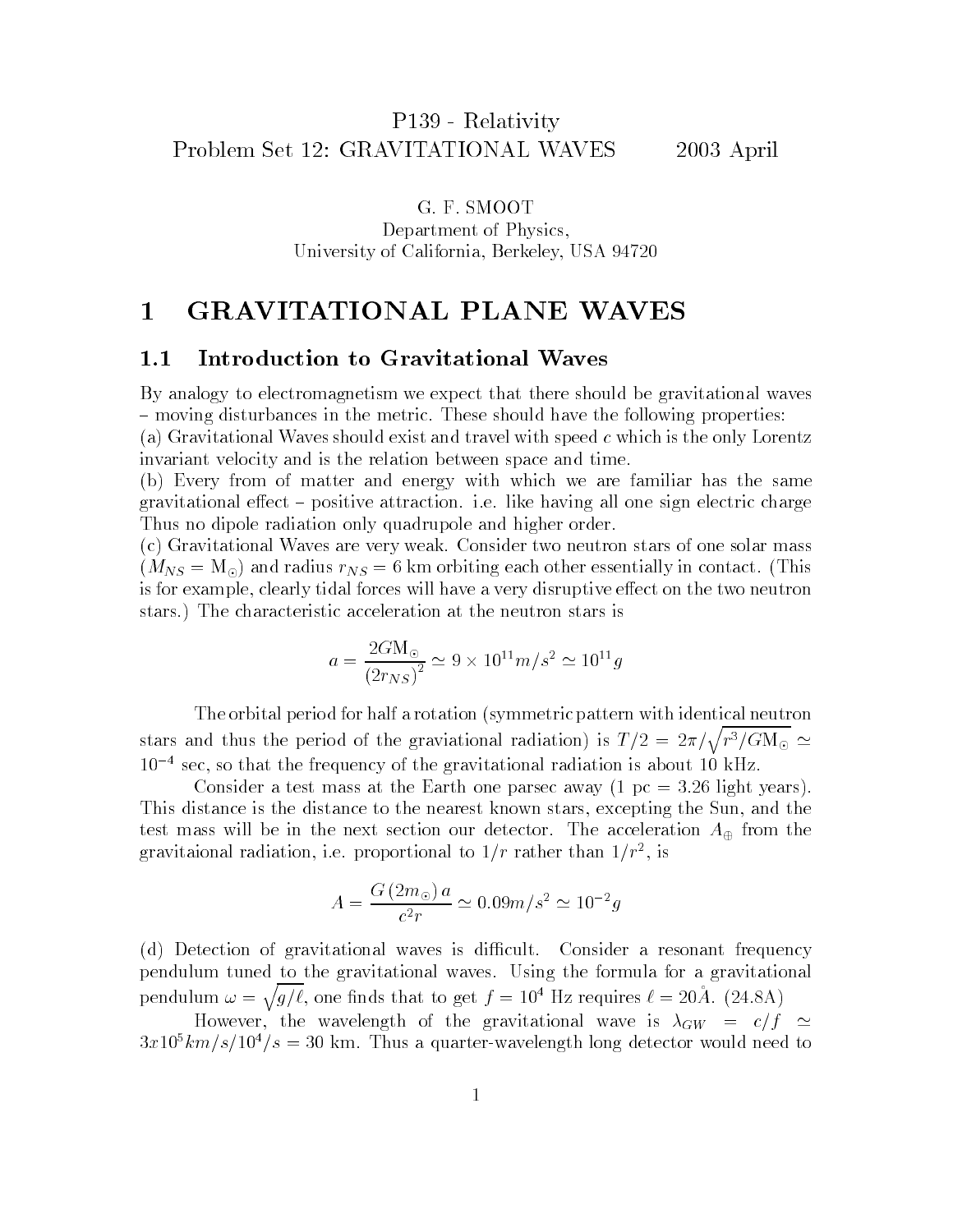be about 7.5 km. Thus the single pendulum is not a good match to the gravitational wave.

The velocity produced by the gravitational wave on the test mass on Earth is of order  $V = A/\omega = A/(2\pi t) \approx 3 \times 10^{-6}$  m/s. This is a very low velocity and difficult to dectect even with the Mössbauer effect. The amplitude of oscillation is  $A/(2\pi I)^2 \cong 0.5A$ .

 $(e)$  The generation of gravitational waves is difficult. Just as it is difficult to detect gravitational waves; it is difficult to generate them. We will find that for astrophysical systems the dimensionaless strain  $h$  is roughly

$$
h \sim \frac{r_{Schwarschild}}{r} \left(\frac{v}{c}\right)^2
$$

The power in gravitational waves is proportional to the square of the internal power of the radiating ob ject. The constant of proportionality is equivalent to dividing by a very large power.

$$
P = \frac{P_{internal}^2}{P_{cGW}}, \quad \text{where} \quad P_{cGW} = \frac{c^5}{G} = 3.63 \times 10^{59} \text{erg/s} = 2 \times 10^5 \text{M}_{\odot}/s
$$

### 1.2Properties of Gravitational Waves

There are many similarities between gravitation and electromagnetism. In particular they have similar Poisson Equations relating the field to its sources. For electromagnetism

$$
\mathbf{\Box}^2 A^{\nu} = 4\pi J^{\nu}, \text{ where } \mathbf{\Box}^2 A^{\nu} \equiv \partial_{\mu} \partial^{\mu} A^{\nu} - \partial^{\nu} \partial_{\mu} A^{\mu} = \frac{1}{c^2} \frac{\partial^2 A^{\nu}}{\partial t^2} - \frac{\partial^2 A^{\nu}}{\partial x^2} - \frac{\partial^2 A^{\nu}}{\partial y^2} - \frac{\partial^2 A^{\nu}}{\partial z^2} (1)
$$

where  $J^*$  is the 4-D electric current and the last equality holds for the gauge condition  $\partial_{\mu}A^{\mu}=0$  and the usual rectilinear coordinates. For gravity one has (in the weak field limit)

$$
\Box^2 \phi^{\mu\nu} = -16\pi G T^{\mu\nu} \quad \text{or} \quad \partial_{\lambda} \partial^{\lambda} (h^{\mu\nu} - \frac{1}{2} \eta^{\mu\nu} h) = -16\pi G T^{\mu\nu} \tag{2}
$$

where  $\kappa = \sqrt{16\pi G} \cong 2.04 \times 10^{-24}$  s (g-cm)<sup>-1/2</sup> and  $T^{\mu\nu}$  the stress-energy tensor. Note the relation between the linearized part of the metric g  $\mu$  where  $\mu$  where  $\mu$ the Minkowski metric tensor and the field variable  $\phi^{\mu\nu}$ 

$$
\phi^{\mu\nu} \equiv h^{\mu\nu} - \frac{1}{2} \eta^{\mu\nu} h \quad \rightarrow \quad h^{\mu\nu} = \phi^{\mu\nu} - \frac{1}{2} \eta^{\mu\nu} \phi \tag{3}
$$

Such a field is convenient for the gauge condition

$$
\partial_{\mu}\phi^{\mu\nu} = 0 \tag{4}
$$

It is no surprise that both Maxwell's and the linearized Einstein equations should have radiation solutions and that both solutions waves move with the speed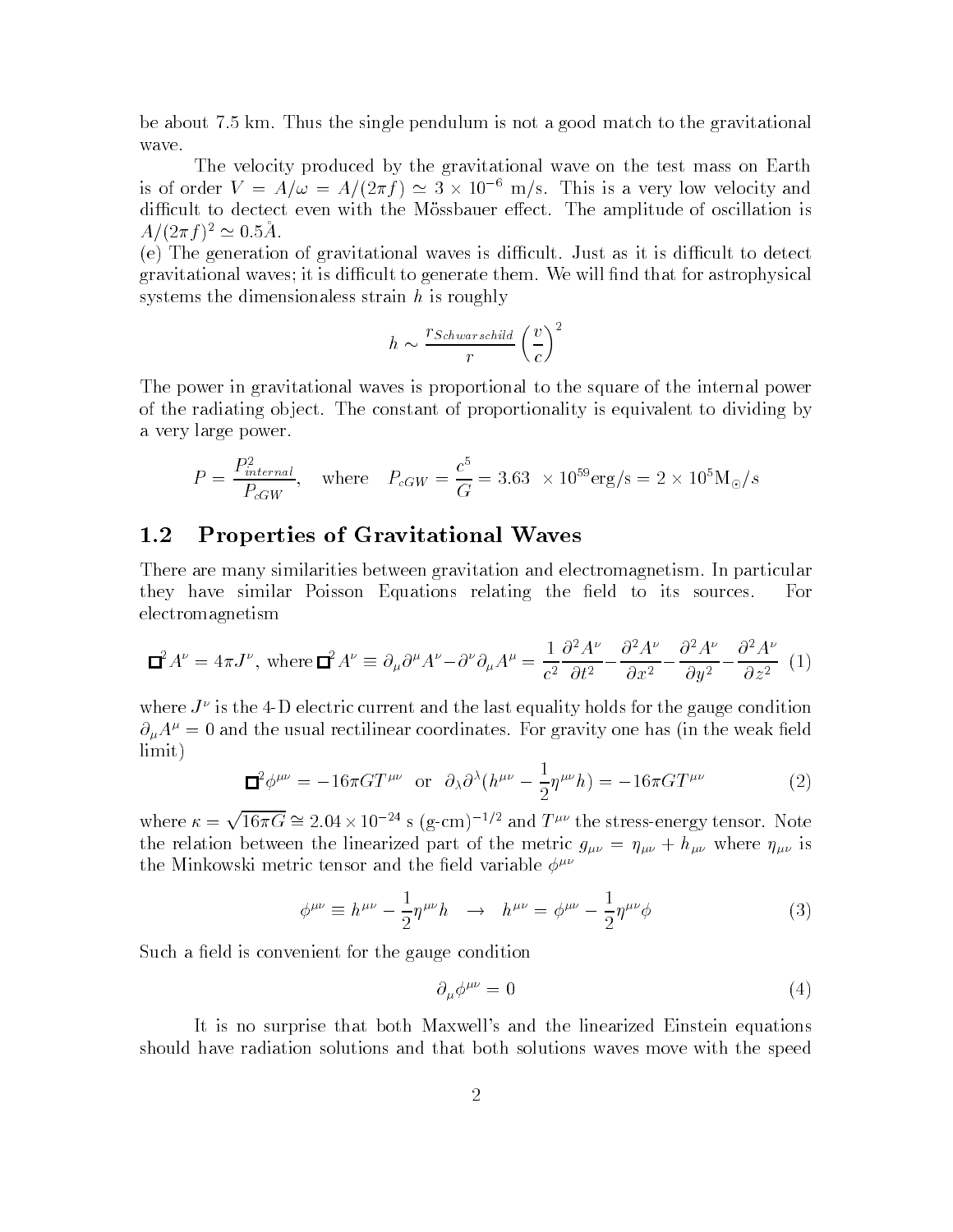of light  $(c = 1$  in our notation and is left out of the equation above). It is clear that adding any solution of the form

$$
\Box^2 \phi^{\mu\nu} = 0, \text{ or, if } \partial_\mu \phi^{\mu\nu} = 0, \partial_\lambda \partial^\lambda \phi^{\mu\nu} = 0 \tag{5}
$$

will work.

Try the plane-wave solution

$$
\phi^{\mu\nu} = \epsilon^{\mu\nu} \cos k_{\alpha} x^{\alpha} \tag{6}
$$

where  $\epsilon^{**}$  is a constant tensor, and  $\kappa_{\alpha}$  is a constant vector in the direction of propagation, which are named the polarization tensor and the wavevector, respectively.

(a) Show that this is a solution to equation 5, if

$$
k^{\alpha}k_{\alpha} = 0, \text{ and } \epsilon^{\mu\nu}k^{\mu} = 0 \tag{7}
$$

meaning that  $\omega = ck$  where  $k = \sqrt{k_x^2 + k_y^2 + k_z^2} = |{\bf k}|$  and thus the speed of the gravity wave is the speed of light. Note that this means in the weak field limit there is no dispersion. (The c for your information later. Ignore it for this exercise.)

Now without loss of generality, we can restrict ourself to a plane wave moving in the z-direction  $k^{\alpha} = (\omega, 0, 0, \omega)$  so that

$$
\phi^{\mu\nu} = \epsilon^{\mu\nu} \cos(\omega t - \omega z) = \epsilon^{\mu\nu} \cos(kt - kz) \tag{8}
$$

(b) You can either show or take my word for it that equations 7 and the requirement that  $h^{\mu\nu}$  and  $\phi^{\mu\nu}$  are symmetric means that there only only six possible independent polarizations. Note that there are 16 components to the tensor and symmetry reduces that to 10 independent components. The two relations of equation 7 cut the 10 to 6. (You heard that these correspond to the  $\pm 0$ ,  $\pm 1$ , and  $\pm 2$  helicity modes in class.) (c) Two of the independent polarization solutions can be

$$
\epsilon_{\oplus}^{\mu\nu} = \begin{bmatrix} 0 & 0 & 0 & 0 \\ 0 & 1 & 0 & 0 \\ 0 & 0 & -1 & 0 \\ 0 & 0 & 0 & 0 \end{bmatrix}
$$
 (9)

and

$$
\epsilon_{\otimes}^{\mu\nu} = \begin{bmatrix} 0 & 0 & 0 & 0 \\ 0 & 0 & 1 & 0 \\ 0 & 1 & 0 & 0 \\ 0 & 0 & 0 & 0 \end{bmatrix}
$$
 (10)

Show that these are traceless and transverse to the direction of propagation. The claim is that these two are the only one of their set of six that can actually carry energy and momentum. The others can be transformed away by gauge transformations.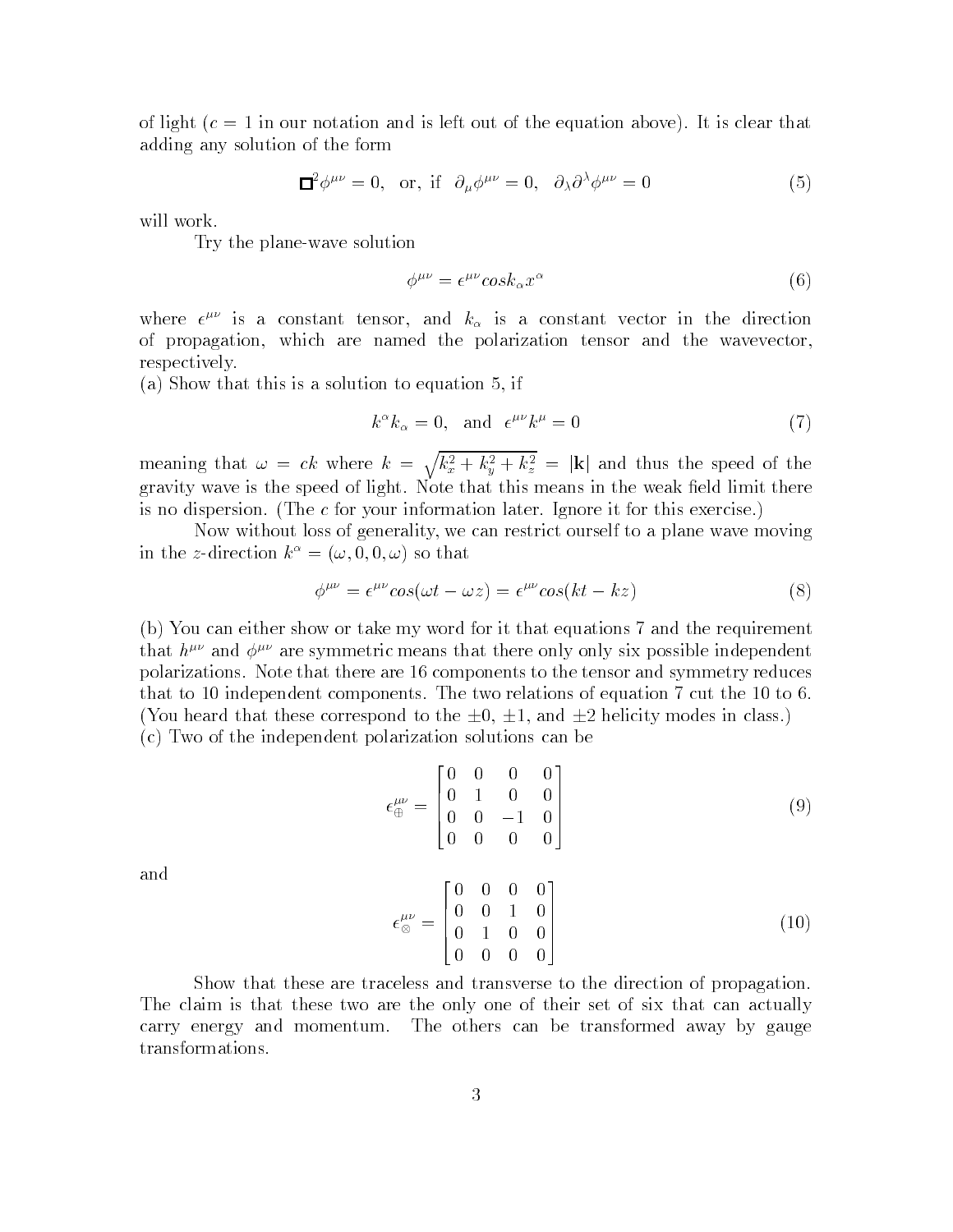We can return to general plane waves

$$
\begin{array}{rcl}\n\phi_{\oplus}^{\mu\nu} & = & A_{\oplus} \epsilon_{\oplus}^{\mu\nu} cos k_{\alpha} x^{\alpha} \\
\phi_{\otimes}^{\mu\nu} & = & A_{\otimes} \epsilon_{\otimes}^{\mu\nu} cos k_{\alpha} x^{\alpha}\n\end{array}
$$

with energy-momentum tensors

$$
t^{\mu\nu}_{\oplus} = A_{\oplus}^2 k^{\mu} k^{\nu} sin^2 k_{\alpha} x^{\alpha}
$$
  

$$
t^{\mu\nu}_{\otimes} = A_{\otimes}^2 k^{\mu} k^{\nu} sin^2 k_{\alpha} x^{\alpha}
$$

The average flux in the direction of propagation is

$$
t = \frac{1}{2c}(A_{\oplus}^2 + A_{\otimes}^2)\omega^2 = \rho_{GW}/c
$$
 (11)

and the energy density is related to the flux by  $c$ . The stress-energy tensor for waves propagating in the z-direction has for its non-zero components

$$
T^{00} = \frac{1}{c}T^{0z} = \frac{1}{c}T^{zz} = c^2 < A^2_{\oplus} + A^2_{\otimes} > = \frac{1}{16\pi} \frac{c^2}{G} < h^2_{+} + h^2_{\times} > \tag{12}
$$

### 1.3Relative Motion

In class I showed that such gravitational plane waves caused two test particles to oscillate relative to each other. I used the weak field geodesic equation

$$
\frac{dp_{\mu}}{d\tau} = \frac{1}{2}m h_{\alpha\beta,\mu} u^{\alpha} u^{\beta} \tag{13}
$$

or for a massive particle

$$
\frac{du_{\mu}}{d\tau} = \frac{1}{2}h_{\alpha\beta,\mu}u^{\alpha}u^{\beta}
$$
\n(14)

to show that a particle at rest  $u^{\alpha} = (1, 0, 0, 0)$  experiences no acceleration and remains at rest. However, two particles that were separated by a distance  $d$  in a direction transverse to the direction of propagation and aligned with the  $\oplus$  polarization experience a periodic variation in their position to first order

$$
\delta l \cong d \times (\frac{1}{2}A_{\oplus} \cos \omega t) \tag{15}
$$

If a typical strong  $(A_{\oplus} \simeq 10^{-18})$  gravity plane wave passes through the earthmoon system ( $a = 3.84 \times 10^{-1}$  cm), what is the variation in the earth-moon distance: If laser ranging to the moon is accurate to 10 cm, can the motion be readily detected?

If the relative distance to a space craft at a distance of 5 astronomical units  $(7.5\times10^{-7}$  cm) can be measured to 1 mm by doppler tracking, can one detect this wave? How accurately must one measure the separation to be able to observe such a wave? Could it be done with laser interferometry?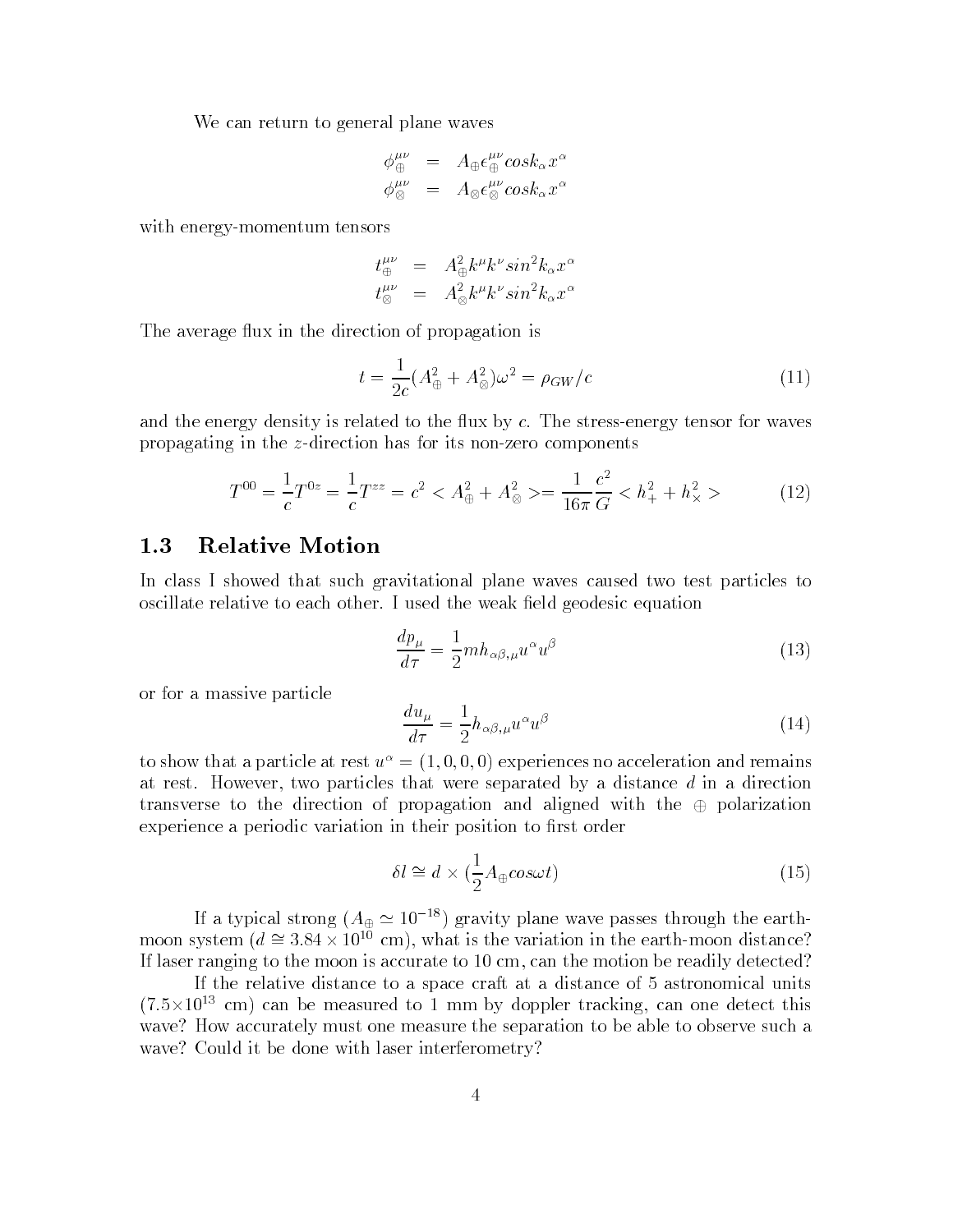#### 1.4Effective tidal Force

A gravitational plane wave causes and apparent deformation of ob jects. We discussed the appearance of a tube-shaped distribution of matter lying along the direction of propagation of the plane wave. For the two linear polarizations and the tube appears alternately squashed in the directions of the polarization axis. Specifically for a plane wave propagating along the z-axis, the  $\oplus$  polarization has at a fixed time (for the right phase)

$$
x(z) = r(1 - \frac{1}{2}A_{\oplus}\cos\omega z)
$$

$$
y(z) = r(1 - \frac{1}{2}A_{\oplus}\sin\omega z)
$$

I ne  $\otimes$  polarization would look the same but rotated 45.

For the circular polarizations

$$
\epsilon_{HH}^{\mu\nu} = (\epsilon_{\oplus}^{\mu\nu} - i\epsilon_{\otimes}^{\mu\nu})e^{ik_{\alpha}x^{\alpha}}
$$

$$
\epsilon_{LH}^{\mu\nu} = (\epsilon_{\oplus}^{\mu\nu} + i\epsilon_{\otimes}^{\mu\nu})e^{ik_{\alpha}x^{\alpha}}
$$

the shape is a twisted squashed tube. Waves with the first circular polarization  $\epsilon_{RH}^{ex}$ have positive helicity meaning the angular momentum is parallel to the direction of energy flux. Waves with the second circular polarization  $\epsilon_{LH}^{rr}$  have negative helicity meaning the angular momentum is antiparallel to the direction of energy flux. The angular momentum in the wave is just  $2/\omega$  times the energy in the wave.

What is the effective tidal force on the particles in a tubular shape for a gravity wave of amplitude  $A_{\oplus} \simeq 10^{-18}$ ? Hint: Use the equivalence principle and calculate the effective differential acceleration.

$$
\frac{d^2x}{dt^2} = -\frac{1}{2}A_{\oplus}x_0\frac{d^2}{dt^2}cos\omega t\tag{16}
$$

You can get a similar equation for y. Show that the radial component of the tidal force is

$$
f_r = m \frac{1}{2} A_{\oplus} r_0 \ \omega^2 \cos \omega t \ \cos 2\phi \tag{17}
$$

where  $r_0 = x_0 + y_0$  is the radial coordinate and  $\phi$  is the azimuthal angle to the polarization axis.

## 2 Generation of Gravitational Waves

We continue briefly with our analogy to electromagnetism. It is appropriate to note that the relative strength of gravity to electromagnetism for a simple effect such as and atomic transition of energy order  $E \sim 1$  eV is  $GE^+ / e^- \approx 3 \times 10^{-11}$ . Thus we cannot expect to find gravity waves being significant in atomic or individual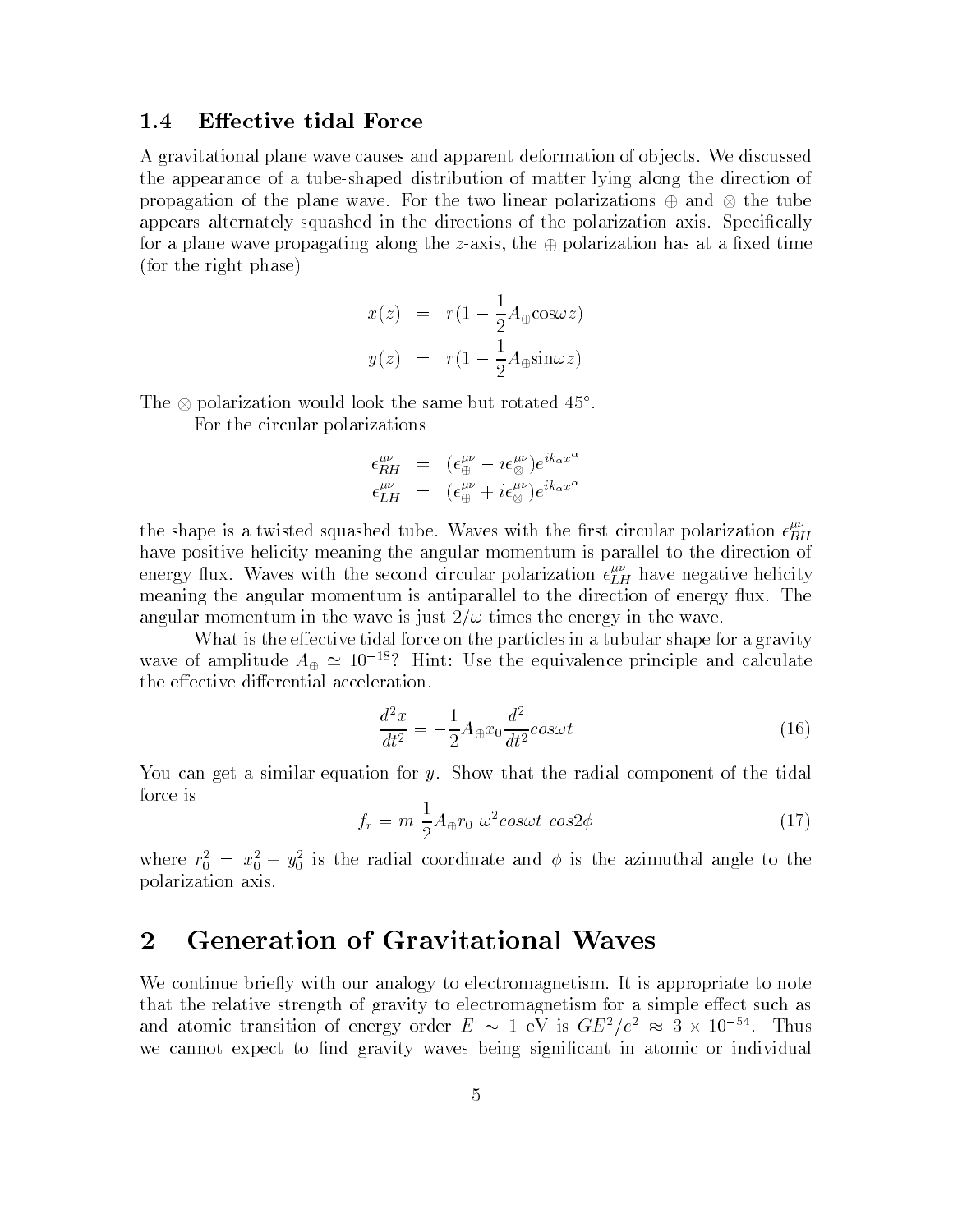particle interactions but will be significantly only as a bulk effect for a large aggregate collection. This (equivalent to the small value of  $\kappa$ ) justifies our weak field approximation. This keeps the waves linear and with no dispersion.

The general solution to Poisson equations (1) and (2) are

$$
\mathbf{\Xi}^2 A^{\nu} = 4\pi J^{\nu}, \qquad A^{\nu}(\mathbf{x}, t) = \frac{1}{c} \int d^3 x' \int dt' \frac{J^{\nu}(\mathbf{x}', t')}{|\mathbf{x} - \mathbf{x}'|} \delta(t' + |\mathbf{x} - \mathbf{x}'|/c - t) \tag{18}
$$

integration over the replaces  $J^*(\mathbf{X},t)$  by  $J^*(\mathbf{X},t-|\mathbf{X}-\mathbf{X}|/c-t)$  and similarly

$$
\mathbf{\Xi}^2 \phi^{\mu\nu} = -16\pi G T^{\mu\nu}, \quad \phi^{\mu\nu} = -\frac{16\pi G}{4\pi} \int d^3 x' \frac{T^{\mu\nu}(\mathbf{x}', t - |\mathbf{x} - \mathbf{x}'|/c - t)}{|\mathbf{x} - \mathbf{x}'|} \tag{19}
$$

(These were derived from the relation  $\nabla^2(1/|\mathbf{x}-\mathbf{x}'|) = -4\pi\delta(\mathbf{x}-\mathbf{x}')$ .)

In considering radiation one usually divides the situation into various zones when the size of the system radiating is smaller than a wavelength.

| Zone           | Conditions                    |      |
|----------------|-------------------------------|------|
| Near or Static | $d \lt \lt r \lt \lt \lambda$ | (20) |
| Intermediate   | $d \lt \lt r \sim \lambda$    | (20) |

where d is the characteristic size of the radiating system,  $\lambda$  is the wavelength, and r is the distance to the observer.

In the far field region the field scales as  $1/r$  and the field is perpendicular to **r** as can be seen from the following argument. In the far field zone  $kr \gg 1$  so that  $|{\bf X}-{\bf X}| = r - n \cdot {\bf X}$  so that

$$
\lim_{kr \to \infty} \vec{\mathbf{A}} \to \frac{e^{ikr}}{cr} \int e^{-ik\hat{n} \cdot \mathbf{x'}} \vec{\mathbf{J}} \, d^3 x' \cong \frac{e^{ikr}}{cr} \sum_{n} \frac{(-ik)^n}{n!} \int (\hat{n} \cdot \vec{\mathbf{x'}})^n \vec{\mathbf{J}} \, d^3 x' \tag{21}
$$

where the second part comes from expanding  $exp(-\iota \kappa n \cdot {\bf x})$  in a Taylor series since we have assumed that  $kd \ll 1$  which implies that  $k|x| \ll 1$ .

We expect that quadrupole radiation is the lowest order radiation that gravity can produce since all gravitational charges carry the same sign and the amplitude of the field will be proportional to  $k^*$  and the energy radiated proportional to  $k^*$ .

Aside: The general solution

$$
\vec{\mathbf{A}} = \frac{4\pi i k}{c} \sum_{l,m} h_l^{(1)}(kr) Y_{lm}(\theta,\phi) \int j_l(kr') Y_{lm}^*(\theta',\phi') \; \vec{\mathbf{J}} \; d^3x' \tag{22}
$$

where  $h_i^{(1)}(k)$ l (kr) are the Hankel functions,  $\mathcal{L}_{\text{imp}}(x)$  are the spherical functions, and  $j_l(kr)$  are the Bessel functions.

Making similar approximation for the distance  $|\mathbf{x} - \vec{\mathbf{x}}'| \cong r - \hat{\mathbf{n}} \cdot \vec{\mathbf{x}}'$  for the gravitational case, one has

$$
\phi^{\mu\nu} \cong \frac{16\pi G}{4\pi r} \int d^3 x' T^{\mu\nu} (t - r, \mathbf{x}') \tag{23}
$$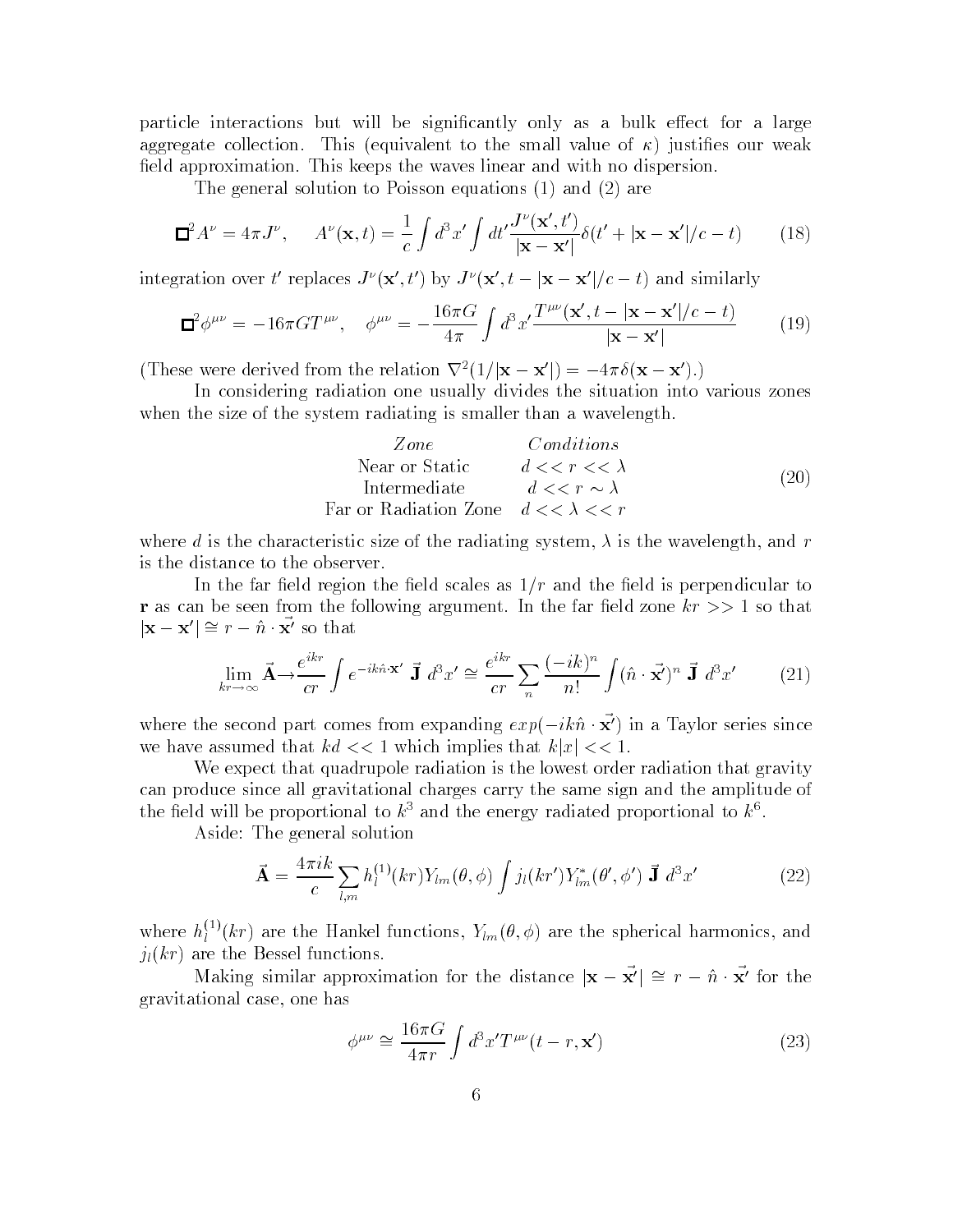In the linear approximation,  $T^{\mu\nu}$  satisfies the gauge condition

$$
\partial_{\nu}T^{\mu\nu} = 0 \tag{24}
$$

which implies

$$
\frac{\partial}{\partial t}T^{k0} = -\partial_t T^{kl} \quad \text{and} \quad \frac{\partial}{\partial t}T^{00} = -\partial_t T^{0l}.\tag{25}
$$

We can use the first relationship to get

$$
\int T^{kl}d^3x = \frac{1}{2}\frac{\partial}{\partial t}\int (T^{k0}x^l + T^{l0}x^k)d^3x\tag{26}
$$

and the second to get

$$
\int (T^{k0}x^l + T^{l0}x^k)d^3x = \frac{\partial}{\partial t}\int T^{00}x^kx^ld^3x\tag{27}
$$

This can be proven by integrating the right hand side by parts. Combined these give us

$$
\int T^{kl}d^3x = \frac{1}{2}\frac{\partial^2}{\partial t^2} \int T^{00}x^k x^l d^3x.
$$
\n(28)

This indicates that the integral over the stress-energy can be expressed in terms of derivatives of  $T^{00}$ . This is simply conservation of energy and momentum.

Putting this back into equation (23) we have

$$
\phi^{\mu\nu} \cong -\frac{16\pi G}{4\pi r} \int T^{\mu\nu}(t-r, \mathbf{x}') = -\frac{16\pi G}{8\pi r} \frac{\partial^2}{\partial t^2} \int T^{00}(t-r, \mathbf{x}') d^3 x' \tag{29}
$$

We will make two other approximations in addition to the weak field and the far zone in our treatment;  $(1)$  the gravitational effects are relatively small so that we can replace  $T^{00}$  by  $\rho$  and (2) we will neglect special relativistic corrections ( $v/c \ll 1$ ). Note that these approximations mean that we will be in the weak field limit in that the dimensionless strain

$$
h \sim \frac{r_{schwarzschild}}{r} \frac{v^2}{c^2} \tag{30}
$$

Thus for non-relativistic matter one has

$$
\phi^{kl} \cong -\frac{16\pi G}{8\pi r} \frac{\partial^2}{\partial t^2} \int \rho(t-r, \mathbf{x}') d^3 x'
$$
\n(31)

This integral can be expressed in terms of the quadrupole moment tensor.

$$
Q^{kl} = \int (x^k x^l - \frac{1}{3}r^2 \delta_k^l) \rho(t - r, \mathbf{x}') d^3 x
$$
 (32)

so that

$$
\phi^{kl} \cong -\frac{16\pi G}{8\pi r} \left\{ \frac{\partial^2}{\partial t^2} Q^{kl} + \delta_k^l \frac{\partial^2}{\partial t^2} \int r'^3 \rho(t-r, \mathbf{x}') d^3 x' \right\} \tag{33}
$$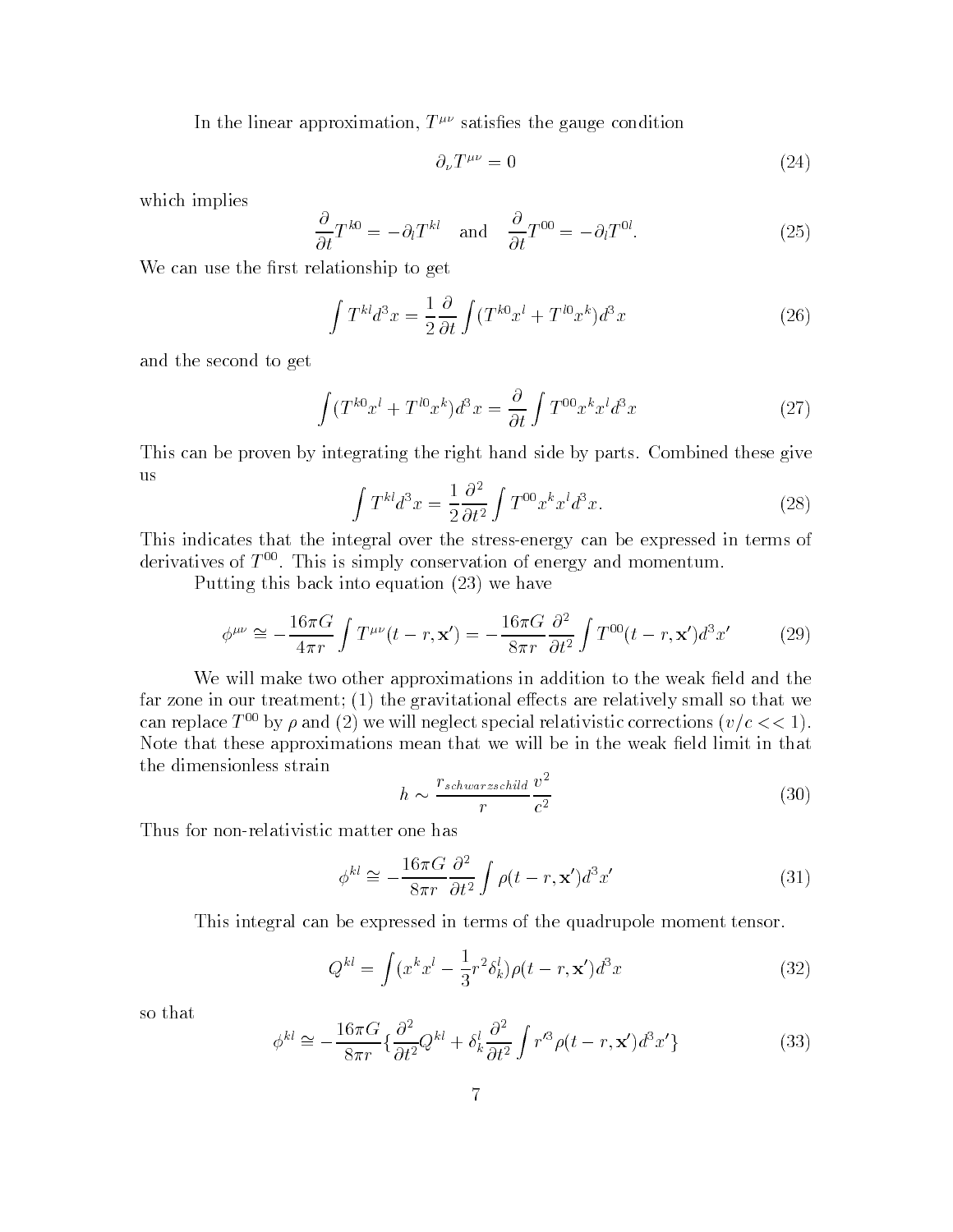For the calculation of energy flux, the term proportional to  $o_k^+$  can be omitted because that part of the wave carries no energy as it has the wrong polarization.

$$
\phi^{kl} \cong -\frac{16\pi G}{8\pi r} \frac{\partial^2}{\partial t^2} Q^{kl} = -\frac{16\pi G}{8\pi r} \ddot{Q}^{kl} \tag{34}
$$

This is the lowest order term for gravitational radiation and is clearly quadrupolar as asserted earlier. There can be higher order terms; however, in general one expects them to be signicantly smaller than the quadrupole contribution.

It can be shown that the energy radiated per unit solid angle is

$$
-\frac{d^2 E}{d t d \Omega} = \frac{d Pover}{d \Omega} = \left(\frac{16\pi G}{8\pi r}\right)^2 \left[\frac{1}{2} \ddot{Q}^{kl} \ddot{Q}^{kl} - \ddot{Q}^{kl} \ddot{Q}^{km} n^l n^m + \frac{1}{4} \ddot{Q}^{kl} \ddot{Q}^{mr} n^k n^l n^m n^r\right] \tag{35}
$$

This angular distribution is quite complicated except in very symmetric cases. However, we can integrate over all solid angles to find the total power radiated

$$
-\frac{dE}{dt} = \frac{G}{5c^5} \ddot{Q}^{kl} \ddot{Q}^{kl} \tag{36}
$$

Now we have a general set of equations we can use to treat the case of various cosmologically and astrophysically interesting ob jects. We expect gravitational radiation to fall into one of three classes:

## Sources of Gravitational Radiation

| Type       | Source                                     | Characteristic Frequency                       |
|------------|--------------------------------------------|------------------------------------------------|
| Periodic   | orbiting and oscillating objects           | $10^{-7} - 10^{2}$ Hz and $10^{2} - 10^{5}$ Hz |
| Burst      | Collisions, Supernova $\&$ infall/collapse | $10^{-1} - 10^{4}$ Hz                          |
| Stochastic | CGR, Inflation, Phase Transitions          | -a.H                                           |

We treat these in the next subsections.

### 2.1Order of Magnitude Estimates

We estimated the size of the dimensionless strain produced by a mass

$$
h \sim \frac{R_{schwarzschild}}{R} \frac{v^2}{c^2} \tag{37}
$$

Now we can estimate the quadrupole moment and its third derivative to estimate the power loss.

$$
\ddot{Q}^{lk} \sim \frac{GMR^2}{t_c^3} \sim \frac{GMv^3}{R} \tag{38}
$$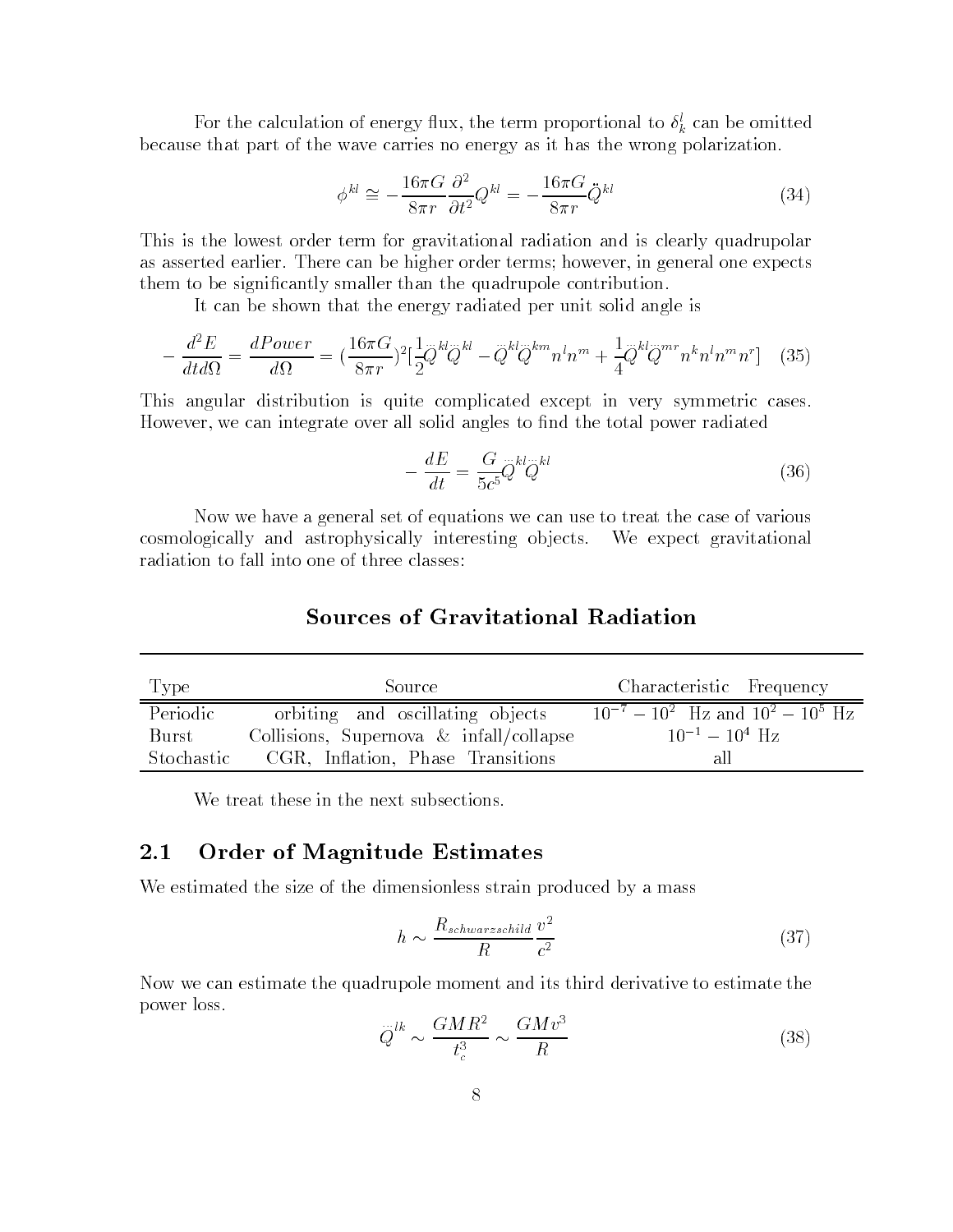where  $M$ ,  $R$ ,  $t_c$ , and  $v$  are the characteristic mass, size, time scale, and velocity of the source. Using our formula for the power radiated

$$
-\frac{dE}{dt} = \frac{G}{5c^5} \ddot{Q}^{kl} \ddot{Q}^{kl} \sim \frac{G}{c^5} (\frac{M}{R})^2 v^6 \sim L_{cGW} (\frac{R_{Schwarzschild}}{R})^2 (\frac{v}{c})^6 \tag{39}
$$

where

$$
L_{cGW} \equiv \frac{c^5}{G} = 3.63 \times 10^{59} \text{ erg s}^{-1} = 2.03 \times 10^5 \text{M}_{\odot} c^2 \text{s}^{-1}
$$
 (40)

If a steel rod of mass  $100$  tons  $(10^8 \text{ grams})$  and length 20 meters rotates at its breakup speed (30 radians/sec), what is the approximate radiated power in gravitational waves?

Show that the power in gravity waves for a system with internal power in quadrupole motion  $L_{internal} \sim M v^2/t_c$  is roughly

$$
L_{GW} = \frac{L_{internal}^2}{L_{cGW}} \tag{41}
$$

Since astrophysical systems are generally gravitationally bound, the virial theorem tells us

Kinetic Energy 
$$
\sim \frac{MR^2}{t_c^2} \sim |\text{Potential Energy}| \sim \frac{GM^2}{R}.
$$
 (42)

So the characteristic time scale is

$$
t_c \sim \sqrt{\frac{R^3}{GM}}\tag{43}
$$

so that

$$
L_{GW} \sim L_{cGW} \left(\frac{R_{Schwarzschild}}{R}\right)^5 \tag{44}
$$

and the gravitational wave energy radiated by a nonspherical self-gravitating system in a characteristic time is roughly

$$
\Delta E \sim L_{GW} t_c \sim M c^2 \left(\frac{R_{Schwarzschild}}{R}\right)^{7/2}.
$$
\n(45)

Thus the gravitational wave emission efficiency is then

$$
\Delta E \equiv \epsilon M c^2, \quad \epsilon \sim \left(\frac{R_{Schwarzschild}}{R}\right)^{7/2}.
$$
\n(46)

Now we can estimate the order of magnitude for dimensionless strain of astrophysical ob jects at distance r

$$
h \sim \epsilon^{2/7} \frac{R_{schwarzschild}}{r} \sim 3 \times 10^{-18} (\frac{\epsilon}{0.1})^{2/7} \frac{(M/\text{M}_{\odot})}{(r/10 kpc)}.
$$
 (47)

(10 kpc is roughly the distance to our Galactic center.)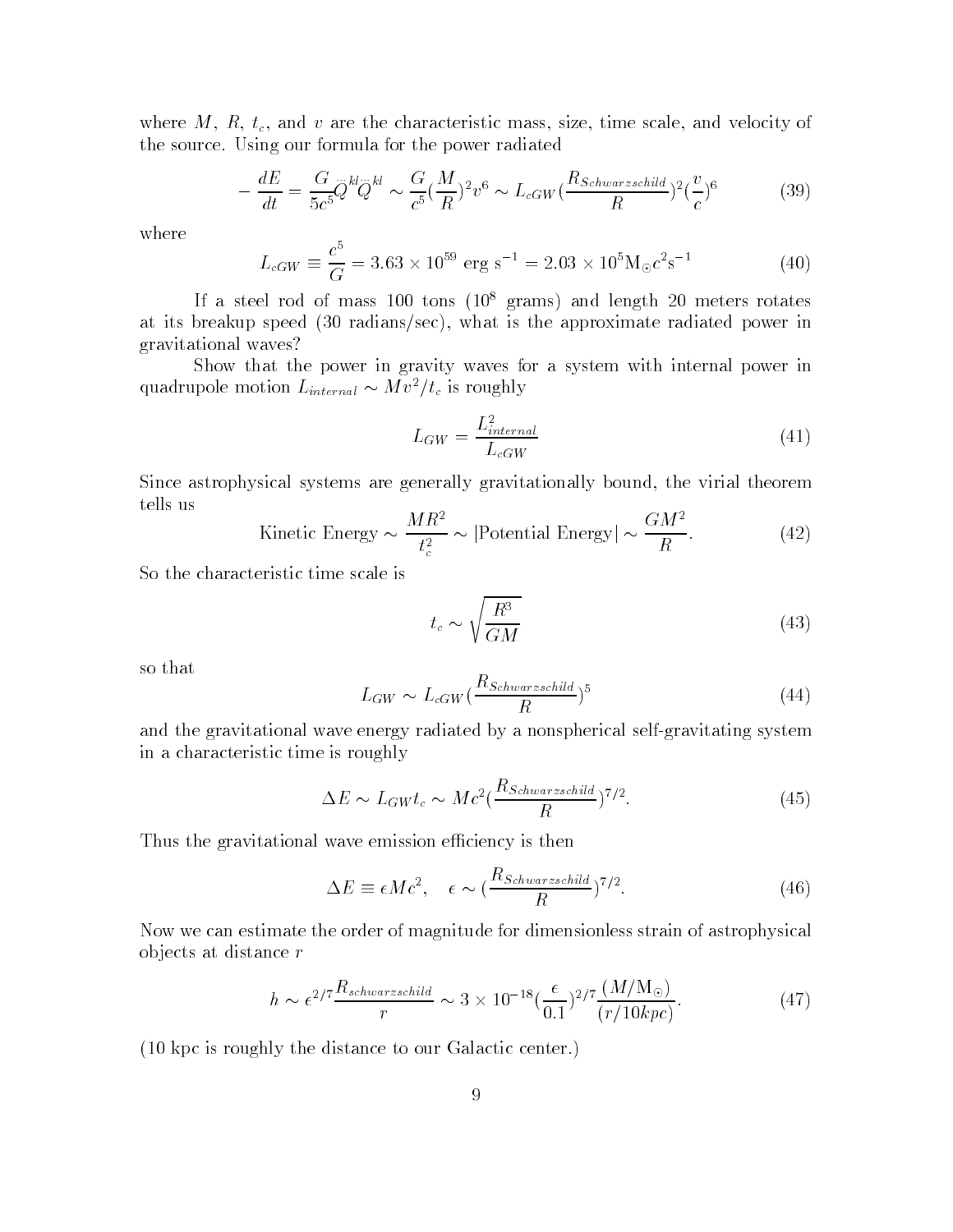# 3 Periodic Gravitational Waves

We consider here gravitational waves produced by sources whose density changes periodically.

### 3.1Emission by a Vibrating Quadrupole

According to the equations above any system of masses with a time-dependent quadrupole moment whose third derivative moment whose third dependence of the contract of the contract of the :::  $Q^{\pi} \neq 0$  is not zero will radiate power in gravitational waves. Consider two equal masses connected by a spring - a linear oscillating quadrupole. This is a simplication of problems of interest but will give a scale for estimating situations of interest. We can use the result that a system of spherical masses has the same quadrupole moment as a system of point masses located at the centers of the spherical masses. We align the masses on the  $z$ -axis a distance b from the origin with oscillation amplitude a so that their positions are:

$$
z = \pm (b + a\sin\omega t), \text{ and } z^2 = b^2 + 2ab\sin\omega t + a^2 \sin^2 \omega t \tag{48}
$$

One can easily show that the quadrupole moment is

$$
Q^{kl} = \frac{1}{3} \begin{bmatrix} -2m z^2 & 0 & 0 \\ 0 & -2m z^2 & 0 \\ 0 & 0 & 4m z^2 \end{bmatrix} = \frac{1}{3} (1 + 2\frac{a}{b} sin\omega t + (\frac{a}{b})^2 sin^2 \omega t) \begin{bmatrix} -2m b^2 & 0 & 0 \\ 0 & -2m b^2 & 0 \\ 0 & 0 & 4m b^2 \end{bmatrix}
$$
(49)

Thus to first order in  $a/b$  (so that we only get radiation at frequency  $\omega$ ) this gives

$$
\phi^{kl} \cong \frac{16\pi G}{8\pi r} \frac{2a}{3b} \omega^2 \sin\omega (t-r) Q(a=0)^{kl} \tag{50}
$$

One can use the formula above to work out the angular distribution which comes to a simple pattern.

$$
-\frac{d^2E}{dt d\Omega} = \left(\frac{16\pi G}{8\pi}\right)^2 [2ma b\omega^3 cos\omega(t-r)]^2 sin^4\theta \tag{51}
$$

where  $\theta$  is the usual polar angle. Note that this is similar to EM dipole radiation which depends on  $\sin^2\theta$ . The total emitted power is

$$
-\frac{dE}{dt} = \frac{G}{5c^5} \ddot{Q}^{kl} \ddot{Q}^{kl} = \frac{32G}{15c^5} [mab\omega^3 \cos\omega(t-r)]^2
$$
\n(52)

and averaging over a cycle yields

L,

$$
-\frac{dE}{dt} = \frac{G}{5c^5}Q^{kl}Q^{kl} = \frac{16G}{15c^5}[ma b]^2 \omega^6.
$$
 (53)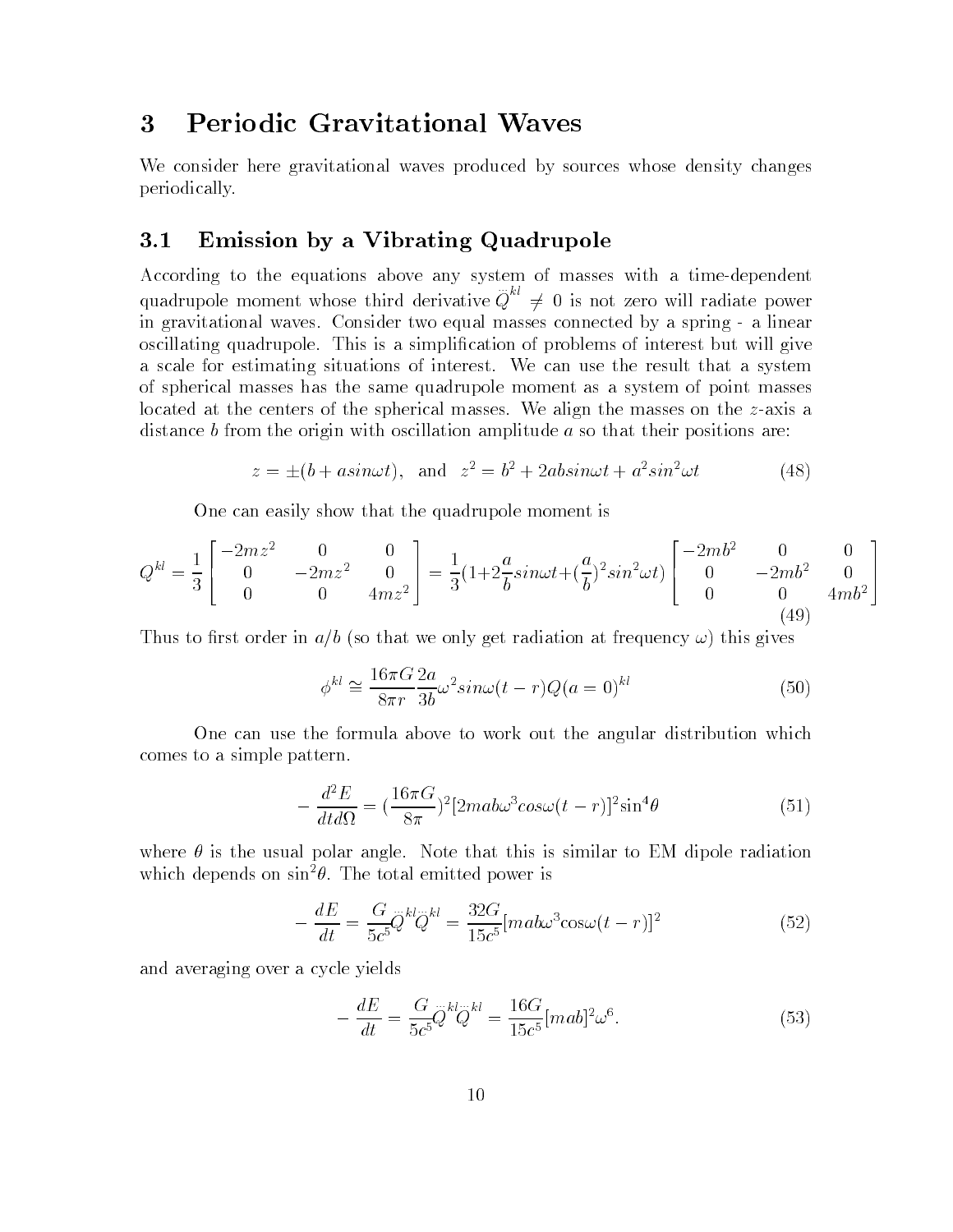The damping rate  $\{A\}$  is the common was in decisity waves in decreasing as

$$
\gamma_{GW} \equiv -\frac{1}{E} \frac{dE}{dt}.\tag{54}
$$

Since each mass has kinetic energy of  $\frac{1}{2}m\omega^2 a^2$ , the damping rate for this oscillator is

$$
\gamma_{GW} \equiv -\frac{1}{E} \frac{dE}{dt} = \frac{32G}{15c^5} m b^2 \omega^4 \tag{55}
$$

and the time for the energy to be distinctly to 1/e is 1/2  $\mu$  ,  $\mu$  ,  $\mu$  , this is a simple to  $\mu$ case but it allows us to make order of magnitude estimates for some more realistic astrophysical systems.

### 3.1.1 Oscillating Neutron Star

A neutron star could be formed asymmetrically or it might be impacted by infalling material such as an asteroid. Suppose that the neutron star has a mass of mns  $\mathfrak{m}$  $0.7M_{\odot}$ , and radius  $R_{ns} = 10$  km and that it is initially deformed on one axis so that R=R 0:1. It will oscillate on that axis as a nearly incompressible 
uid. These parameters give the neutron star an approximate density of  $\rho \sim 10^{-1}$  gm/cm  $^{-1}$ . (Note, I have not checked to see that these are fully consistent with our formula - the Oppenheimer-Volkoff equation or the stiffer equation of state. If I or one of you have time, then we can fix it in the solution hand out.)

How much power is radiated in gravitational waves and what is the damping time? Is this likely to be the most efficient damping mechanism?

Hint: It is easy to show that the oscillation frequency is roughly  $\omega \sim \sqrt{G\rho} \sim$  $3 \times 10^3$  Hz for an incompressible fluid. Use the relation that  $v = \sqrt{\partial P/\partial \rho} \sim \sqrt{P/\rho}$ and  $P = Gm^2/R^2$  and that  $\omega \approx v/R$ . Define the vibration energy as

$$
E_{vib} = \frac{1}{2} m_{ns} (\delta R)^2 \omega^2 \sim (\frac{\delta R}{R})^2 \times 10^{53} \text{ ergs}
$$
 (56)

### 3.1.2 White Dwarf, Sun, & Earth Oscillations

Gravitational radiation emitted by quadrupole vibrations might be important in the case of novas. Nova outbursts occur on white-dwarf stars in binary systems, where accretion from a companion star gradually accumulates nuclear fuel on the white dwarf surface until the fuel reaches a critical mass and explodes. Among other things, the explosion initiates vibrations in the body of the white dwarf, at characteristic frequencies of 0.01 to 1 Hz. The energy released in a nova explosion is typically  $10^{45}$ ergs, of which as much as 10% goes into the vibrational motion of the star and is subsequently radiated in the form of gravitational waves.

What if the neutron star considered above was a white dwarf instead? How much power would be radiated from a 10% deformation and what would be the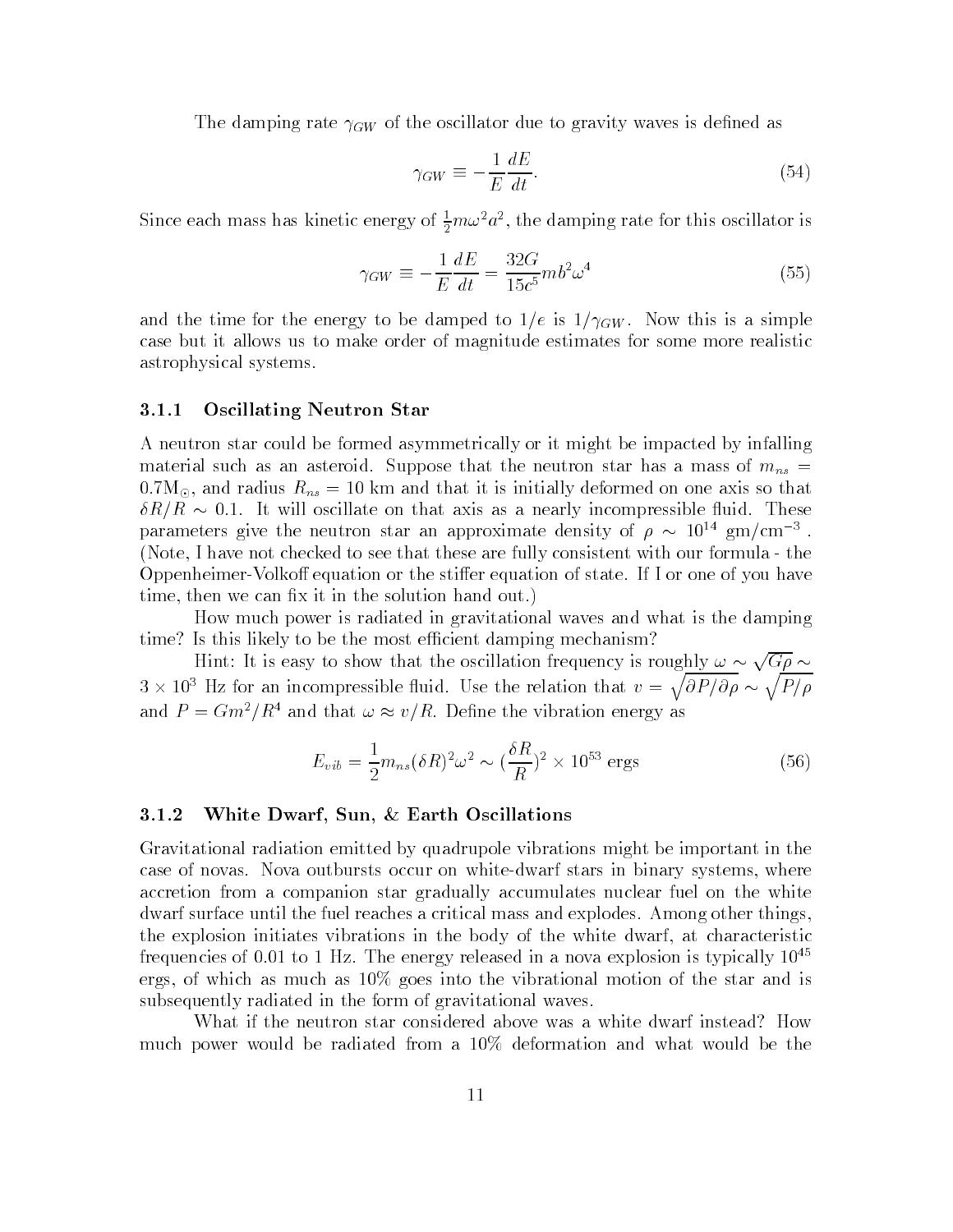characteristic decay time through the emission of gravitational radiation? Does this follow the order of magnitude scaling laws from earlier and the numbers in the paragraph above? Are gravity waves likely to be important to the dynamics of solar oscillations and earth oscillations? Make a table of system (neutron star, white dwarf, sun, earth) of the form

| Object                       | Mass                   | R                                                                                        |  | $R_{BH}/R$ GW Power Damping Time |
|------------------------------|------------------------|------------------------------------------------------------------------------------------|--|----------------------------------|
| Neutron Star                 | $0.7~M_{\odot}$        | $10 \text{ km}$                                                                          |  |                                  |
| White Dwarf                  | $-0.7~{\rm M}_{\odot}$ | $10^4$ km                                                                                |  |                                  |
| Sun $(M_{\odot}, R_{\odot})$ |                        | $1.99 \times 10^{33}$ g 6.96 $\times$ 10 <sup>10</sup> cm 4.48 $\times$ 10 <sup>-6</sup> |  |                                  |
| $\operatorname{Earth}$       |                        | $5.98 \times 10^{27}$ g $6.38 \times 10^8$ cm $1.4 \times 10^{-8}$                       |  |                                  |

Table 1Vibration GW Damping

Note that one might consider using the excitation of vibration modes in the earth as a gravitational wave detector. The confusion background comes from earthquakes, volcanos and mankind.

### 3.2Emission by a Rotating Quadrupole

Another periodic source of gravitational waves, which occurs very commonly in astrophysics, is the rotating quadrupole consisting of two masses in orbits around

As the damping effects of gravitational waves circularizes orbits and it is simpler to calculate, we will consider circular orbits. Since the quadrupole moment repeats when the masses interchange sides in the orbit, the frequency of the emitted gravitational waves is twice the orbital frequency. The angular distribution will be relatively complicated and we skip over it but note that in the direction perpendicular to the orbital plane the gravitational radiation will be circularly polarized while in the plane it will be linearly polarized as in the case of the vibrating quadrupole.

The radiated power of the system is

$$
-\frac{dE}{dt} = \frac{32G}{5c^5} \left[ \frac{m_1 m_2}{m_1 + m_2} \right]^2 R^4 \omega^6 = \frac{32G}{5c^5} \mu^2 R^4 \omega^6 \tag{57}
$$

where R is the separation between the masses  $m_1$  and  $m_2$  and  $\omega$  is the orbital frequency.

For an astrophysical system, such as a binary star system with circular orbits, gravity holds the masses together and Kepler's third law gives a relationship between the separation  $R$  and the orbital period and thus angular frequency:

$$
\omega^2 = \frac{G(m_1 + m_2)}{R^3} \text{ or } P = 0.545 \left(\frac{R}{1000 \text{ km}}\right)^{3/2} \left(\frac{M_\odot}{m_1 + m_2}\right)^{1/2} \text{ sec}
$$
 (58)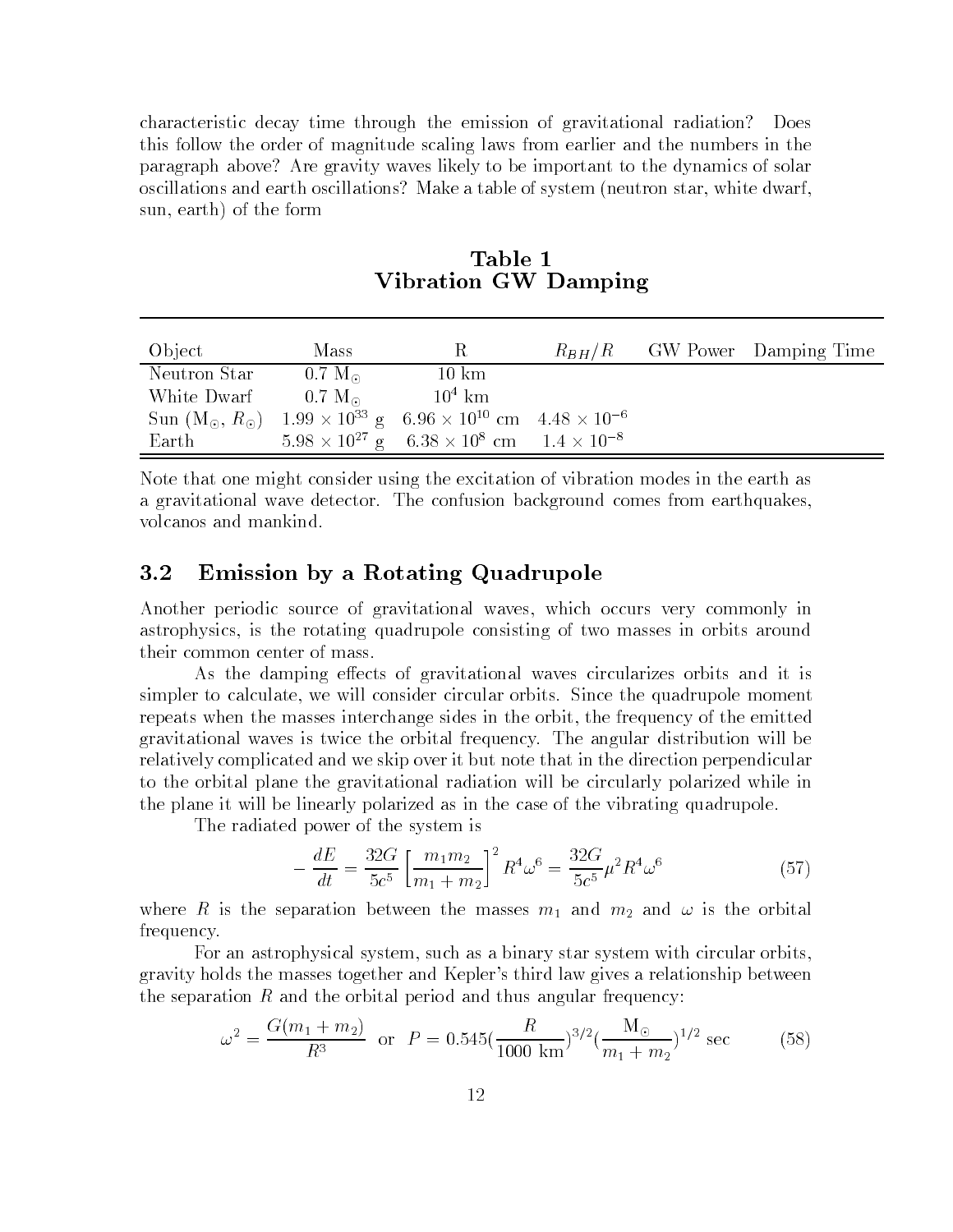so that the radiated power is

$$
-\frac{dE}{dt} = \frac{32G^4}{5c^5R^5}(m_1m_2)^2(m_1+m_2).
$$
 (59)

As the binary loses energy by gravitational waves, the distance between the masses decreases at a rate given by

$$
\frac{dR}{dt} = -\frac{64G^3}{5c^5R^3}m_1m_2(m_1 + m_2)
$$
\n(60)

at the same time the orbital frequency increases at a rate given by

$$
\frac{d\omega}{dt} = -\frac{3\omega}{2R}\frac{dR}{dt} = \frac{96}{5} \left[\frac{G(m_1 + m_2)}{c^2 R^3}\right]^{3/2} \frac{Gm_1 m_2}{c^2 R} = \frac{96}{5} \frac{G}{c^5} \omega^3 \frac{Gm_1 m_2}{R} \tag{61}
$$

where we have used the relationship that

$$
E = -\frac{Gm_1m_2}{2R} \rightarrow \frac{dE}{dt} = \frac{Gm_1m_2}{2R^2}\frac{dR}{dt}
$$
(62)

 $\Box$  and the canonical canonical the change in period  $\Box$ the binary pair.

$$
\frac{1}{P_b} \frac{dP_b}{dt} = \frac{3}{2} \frac{1}{R} \frac{dR}{dt} = -\frac{3}{2} \frac{1}{E} \frac{dE}{dt} = -\frac{96}{5} \frac{G^3 (m_1 + m_2)^2 \mu}{c^5 R^4}
$$
(63)

$$
= \frac{1}{2.61 \times 10^7 \text{yr}} (\frac{m_1 + m_2}{\text{M}_\odot})^{2/3} \frac{\mu}{\text{M}_\odot} (\frac{1 \text{hr}}{P_b})^{8/3} \tag{64}
$$

Assuming that the expressions above remain valid as  $R\rightarrow 0$ , show that the time  $\Delta t_{R\rightarrow 0}$  until  $R\rightarrow 0$ 

$$
\Delta t_{R \to 0} = \frac{5}{256} \frac{c^5}{G^3} \frac{R_{now}^4}{(m_1 + m_2)m_1m_2} \approx 1.84 \left(\frac{R}{100 \text{ km}}\right)^4 \left(\frac{m_1 + m_2}{M_\odot}\right)^{-2} \left(\frac{M_\odot}{\mu}\right) \tag{65}
$$

and that

$$
\frac{\Delta t_{R\to 0}}{P_b} \sim 10^5 \left(\frac{P}{1s}\right)^{5/3} \text{ or } \frac{1}{P_b} \frac{dP_b}{dt} \sim \left(10^5 \left(\frac{P}{1s}\right)^{5/3}\right)^{-1} \tag{66}
$$

Now we are in a position to calculate the gravitational radiation power, orbital radius change, and relaxation time for some astrophysical systems.

### 3.2.1 Jupiter Power

As by far the largest component of the solar system quadrupole, estimate the power emitted by Jupiter in gravitational radiation and the rate of change of its orbit (in cm/year). (Useful numbers for this problem: orbit radius 5.2 AU  $=$  $7.8 \times 10^{-6}$  km, period of orbit 11.9 years implying  $\omega = 1.68 \times 10^{-7}$  sec  $^{-1}$ , mass  $= 1.9 \times 10^{-3}$  g  $\approx 10^{-3}$  M<sub>o</sub>.

While you are at it, you might want to calculate the rate of change of the earth's orbital radius due to gravity wave emission and compare it to that of other effects you calculated in problem set 5.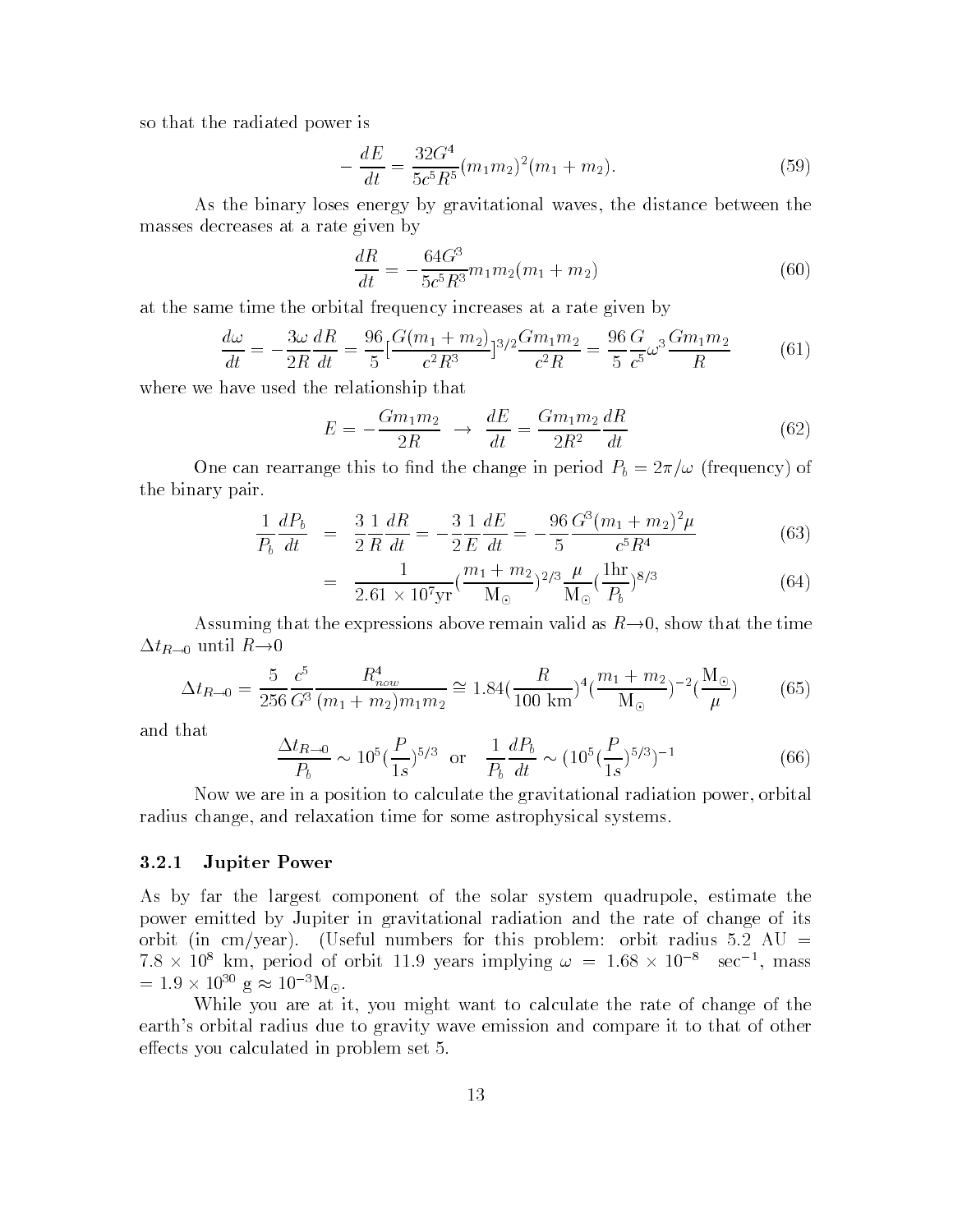### 3.3SuperMassive Black Holes

Our current view is that in the center of most galaxies there are supermassive  $(10^5 M_{\odot}$ to  $10^8 M_{\odot}$ ) black holes. Occassionaly, smaller black holes or supermassive blach holes from the merging of galaxies find themselves in (co-)orbit around the central supermassive black hole. This happens at first because the black holes are so massive and thus sink towards the central of the potential. Later the gravitational radiation they emit causes them to sprial into closer and closer orbits until they eventually merge. One can show that the quadrupole radiation from two inspiraling black holes has the strain of

$$
h_{\times} = 3.6 \times 10^{-22} \frac{1 Gpc}{r} \left(\frac{M_1}{10 M_{\odot}}\right) \left(\frac{M_2}{10^6 M_{\odot}}\right)^{2/3} \left(\frac{f}{0.01 Hz}\right)^{2/3}
$$

The frequency determines the orbit separation. The time at frequency f until inspiral is  $\overline{\mathbf{3}}$ 

$$
T = 1.41 \times 10^6 sec \left(\frac{0.01 Hz}{f}\right)^{8/3} \left(\frac{10 M_{\odot}}{M_1}\right) \left(\frac{10^6 M_{\odot}}{M_2}\right)^{2/3}
$$

$$
h_{pred} = 3.4 \times 10^{-22} \left(\frac{f}{10^{-2} Hz}\right)^{2/3} \left(\frac{M_{BH}}{10^4 M_{\odot}}\right)^{5/3} \frac{x}{(1+x)^{1/3}} \frac{1}{1 - \sqrt{1+z}} \quad f \sim 10^4 \left(\frac{M_{\odot}}{M_{BH}}\right) \frac{Hz}{1+z}
$$

What is the strain expected at 3 Gpc from two supermassive black holes each with mass about  $10^5 M_{\odot}$  with a frequency  $f = 0.01 Hz$ ? Roughly how long before they inspiral to a frequency of  $f = 0.03Hz$ ? Make a rough plot of strain versus frequency with a few characteristic times called out -e.g. 1 year, 1 month, 1 week, 1 day, etc. Use the characteristic times for the proposed LISA (laser interferometer space array) of arond  $10^{-4}$   $Hz \le f \le 10^{-2}$   $Hz$ .

#### $3.3.1$ 3.3.1 Rapidly Rotating Deformed Neutron Star

For a slightly deformed, homogeneous neutron star with moment of inertia  $I =$  $2M\,R^2/3$ , mass M, radius  $R$ , rotation period  $P_{ns}$ , and empticity,  $\epsilon$ , the gravitational wave luminosity is

$$
L_{GW} = -\frac{dE}{dt} = \frac{32G}{5c^5} I^2 \epsilon^2 (\frac{2\pi}{P})^6
$$
\n(67)

$$
\approx 10^{38} \text{erg s}^{-1} \left(\frac{I}{4 \times 10^{44} \text{g cm}^2}\right)^2 \left(\frac{P_{ns}}{0.033 \text{sec}}\right)^{-6} \left(\frac{\epsilon}{10^{-3}}\right)^2
$$
 (68)

and at a time t after its birth since it will slow down

$$
L_{GW} \approx 10^{45} \text{erg s}^{-1} \left(\frac{I}{4 \times 10^{44}}\right)^{1/2} \left(\frac{10^{-3}}{\epsilon}\right) \left(\frac{10^6 \text{sec}}{t + 10^4 \text{sec}}\right)^{3/2}
$$
 (69)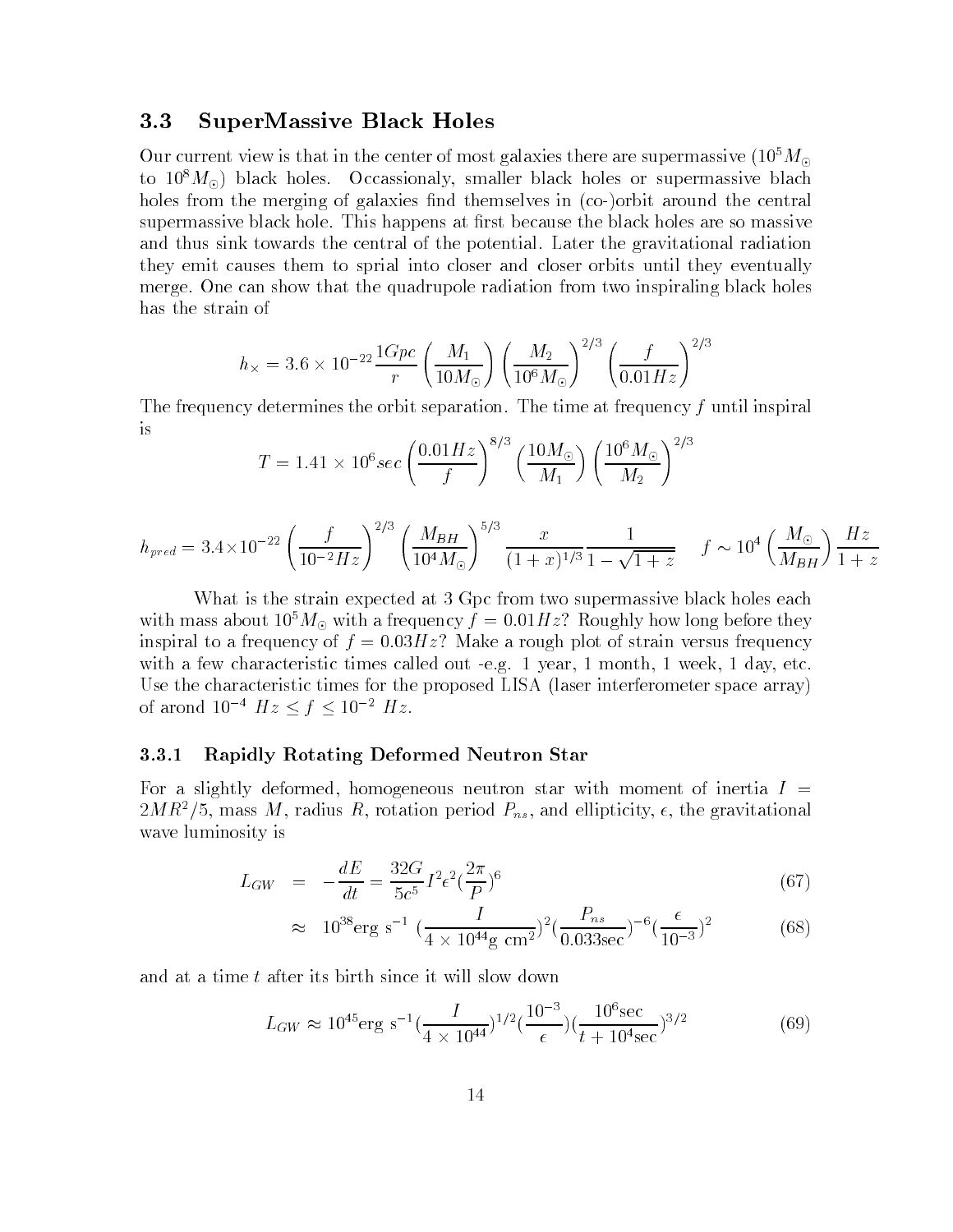#### 3.3.2 Close Binary Stars

| Object                              | <b>Masses</b><br>$M_{\odot}$ | Distance<br>(pc) | Frequency<br>$10^{-6}$ Hz | GW Power<br>ergs/s | Damping Time<br>years | Strain at<br>Earth $(10^{-22}$ |
|-------------------------------------|------------------------------|------------------|---------------------------|--------------------|-----------------------|--------------------------------|
| <i>Eclipsing Binaries</i>           |                              |                  |                           |                    |                       |                                |
| $\iota$ Boo                         | 1.0, 0.5                     | 11.7             | 86                        |                    |                       | 51                             |
| $\mu$ Sco                           | 12, 12                       | 109              | 16                        |                    |                       | 210                            |
| V Pup                               | 16.5, 9.7                    | 520              | 16                        |                    |                       | 46                             |
| <i>Cataclysmic Binaries</i>         |                              |                  |                           |                    |                       |                                |
| Am CVn                              | 1.0, 0.041                   | 100              | 1900                      |                    |                       | 5                              |
| WZ Sge                              | 1.5, 0.12                    | 75               | 410                       |                    |                       | 8                              |
| SS Cyg                              | 0.97, 0.83                   | 30               | 84                        |                    |                       | 30                             |
| Binary X-ray Sources and/or Pulsars |                              |                  |                           |                    |                       |                                |
| $Cyg$ X-1                           | 30, 6                        | 2500             | 4.1                       |                    |                       | $\overline{4}$                 |
| $PSR1913+16$                        | 1.4, 1.4                     | 5000             | $70*$                     |                    |                       | 0.12                           |
| $PSR1534+12$                        | 1.4, 1.4                     | 0.5              | $54*$                     |                    |                       |                                |
| PSR2127+11C                         | 1.4, 1.3                     | 10.6             | $70*$                     |                    |                       |                                |

Table 2Interesting Binary Sources of GW

\* Pulsars with elliptical orbits emit signicantly at harmonics.

The next section will deal with these three binary pulsars.

There is a whole class of interesting binary star pairs that can be calculated approximately. The most spectacular binary star pair known at the moment is AM CVn (AM Canem Venticorum). Am CVn consists of a blue white dwarf and a lowmass white dwarf in an exceptionally small orbit around each other. Their period is 17.5 minutes! Do you know which star has the bigger radius? (Table 2 tells us that their masses are about 1 and  $0.041 \text{ M}_{\odot}$ , respectively.) What do you estimate for the ratio of the radii of the lower to higher mass star? Fill out the following table. (See formula in next section to help with the numerical factors.)

### 3.3.3 Binary Pulsars

There are three known binary pulsars and these and some of their parameters are listed in table 3.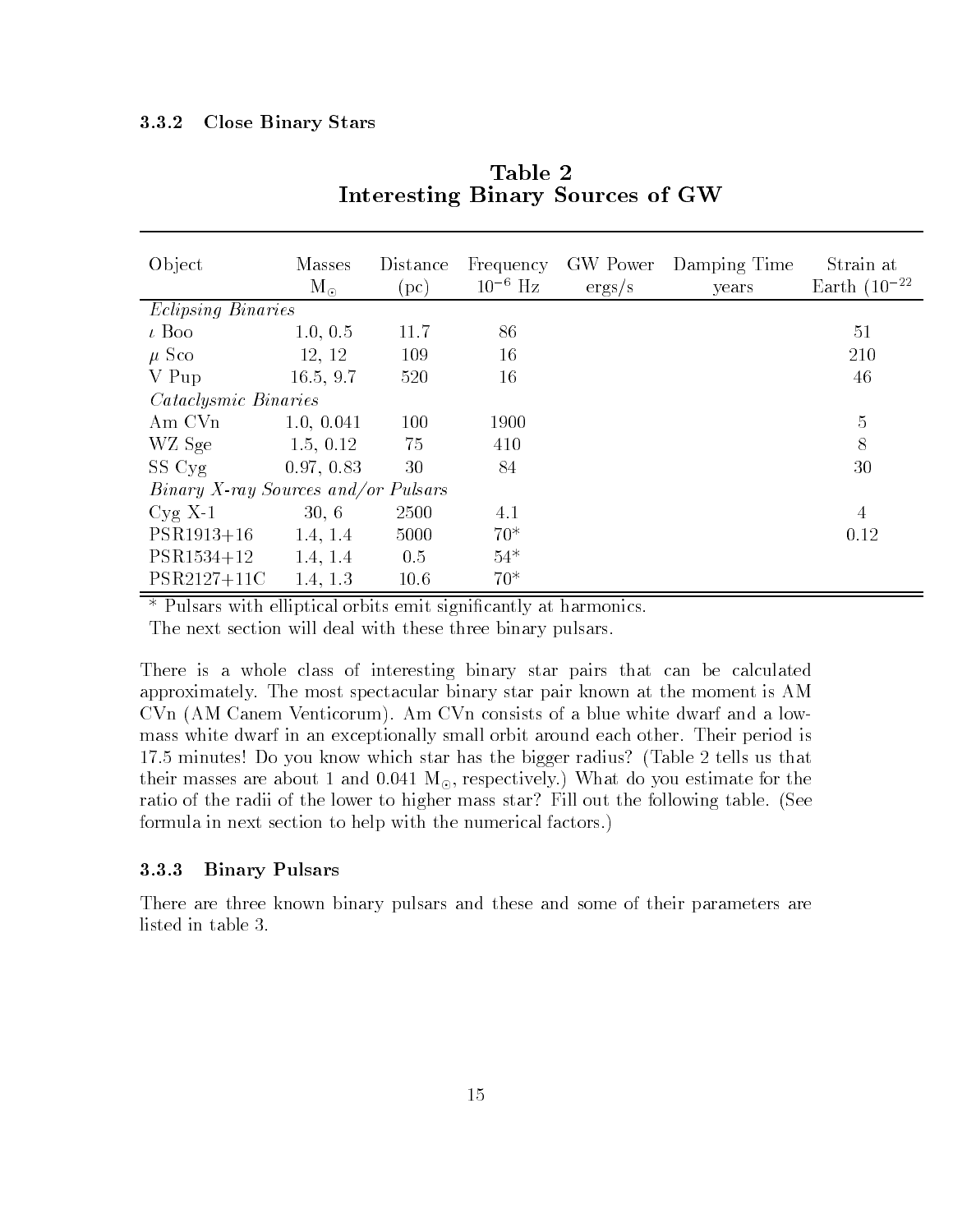| <b>Galactic Binary Pulsars</b> |                               |                       |                       |  |  |
|--------------------------------|-------------------------------|-----------------------|-----------------------|--|--|
|                                |                               |                       |                       |  |  |
| Parameter                      | PSR 1534+12                   | $PSR$ 1913+16         | PSR 2127+11C          |  |  |
| Reference                      | Wolszczan et al. 1991         | Hulse $&$ Taylor 1974 | Prince et al. 1991    |  |  |
| Flux $(400 \text{ MHz})$       | $36 \text{ mJy}$              | $5 \mathrm{mJy}$      | $0.6 \mathrm{mJy}$    |  |  |
| Distance                       | $1.1 \pm 0.2$ kpc             | $7.3 \; \text{kpc}$   | 10.6 kpc (in M15)     |  |  |
| Period $P$                     | $10.098$ hr                   | 7.7519 hr             | $8.047$ hr            |  |  |
| eccentricity                   | 0.273677                      | 0.61713               | 0.68141               |  |  |
| $M_1 + M_2$                    | 2.6784 $M_{\odot}$            | 2.82837 $M_{\odot}$   | 2.71 $M_{\odot}$      |  |  |
| $q = M_1(pulsar)/M_2$          | $0.97 \pm 0.03$               | 1.04                  | $1.0 \pm 0.2$         |  |  |
| P/(2P)                         | $2.5 \times 10^8$ yr          | $1.1 \times 10^8$ yr  | $1.0 \times 10^8$ yr  |  |  |
| $t_{merge-theory}$             | $27.3 \times 10^8 \text{ yr}$ | $3.01 \times 10^8$ yr | $2.20 \times 10^8$ yr |  |  |
| $t_{meas}$                     | $30 \times 10^8$ yr           | $4.1 \times 10^8$ yr  | $3.20 \times 10^8$ yr |  |  |

Table 3

Table adapted from Phinney 1991 Application and Phinney 1991 Application and Phinney 1991 Application and Phin

As one can see the eccentricity is signicant for these systems. This leads to signicant emission at the orbital frequency (as opposed to twice) and in harmonics. The modified energy loss equation according to Peters and Mathews is

$$
-\frac{dE}{dt} = L_{GW} = \frac{32G^4}{5c^5a^5}\mu^2(m_1 + m_2)^3 f(\epsilon)
$$
\n(70)

$$
\approx 3.0 \times 10^{33} \text{erg s}^{-1} \left(\frac{\mu}{\text{M}_{\odot}}\right)^2 \left(\frac{m_1 + m_2}{\text{M}_{\odot}}\right)^{4/3} \left(\frac{P_b}{1 \text{hour}}\right)^{-10/3} f(\epsilon) \tag{71}
$$

where

$$
f(\epsilon) = \frac{1 + \frac{73}{24}\epsilon^2 + \frac{37}{96}\epsilon^4}{(1 - \epsilon^2)^{7/2}}
$$
(72)

and  $a$  is the semi-major axis.

If the two masses are in an elliptical orbit with eccentricity  $\epsilon$  then the energy emission in gravity waves rate (to a sign) is

$$
L_{GW} = \frac{dE}{dt} = \frac{dE}{dt}|_{\epsilon=0} f(\epsilon)
$$
\n(73)

and the angular momentum loss rate is

$$
\frac{dJ}{dt} = \frac{dJ}{dt}|_{\epsilon=0} g(\epsilon) = -\frac{32}{5} \frac{G^{7/2} \mu^2 (m_1 + m_2)^{3/2}}{a^{7/2}} g(\epsilon)
$$
\n(74)

where

$$
g(\epsilon) = \frac{1 + \frac{7}{8}\epsilon^2}{(1 - \epsilon^2)^2} \tag{75}
$$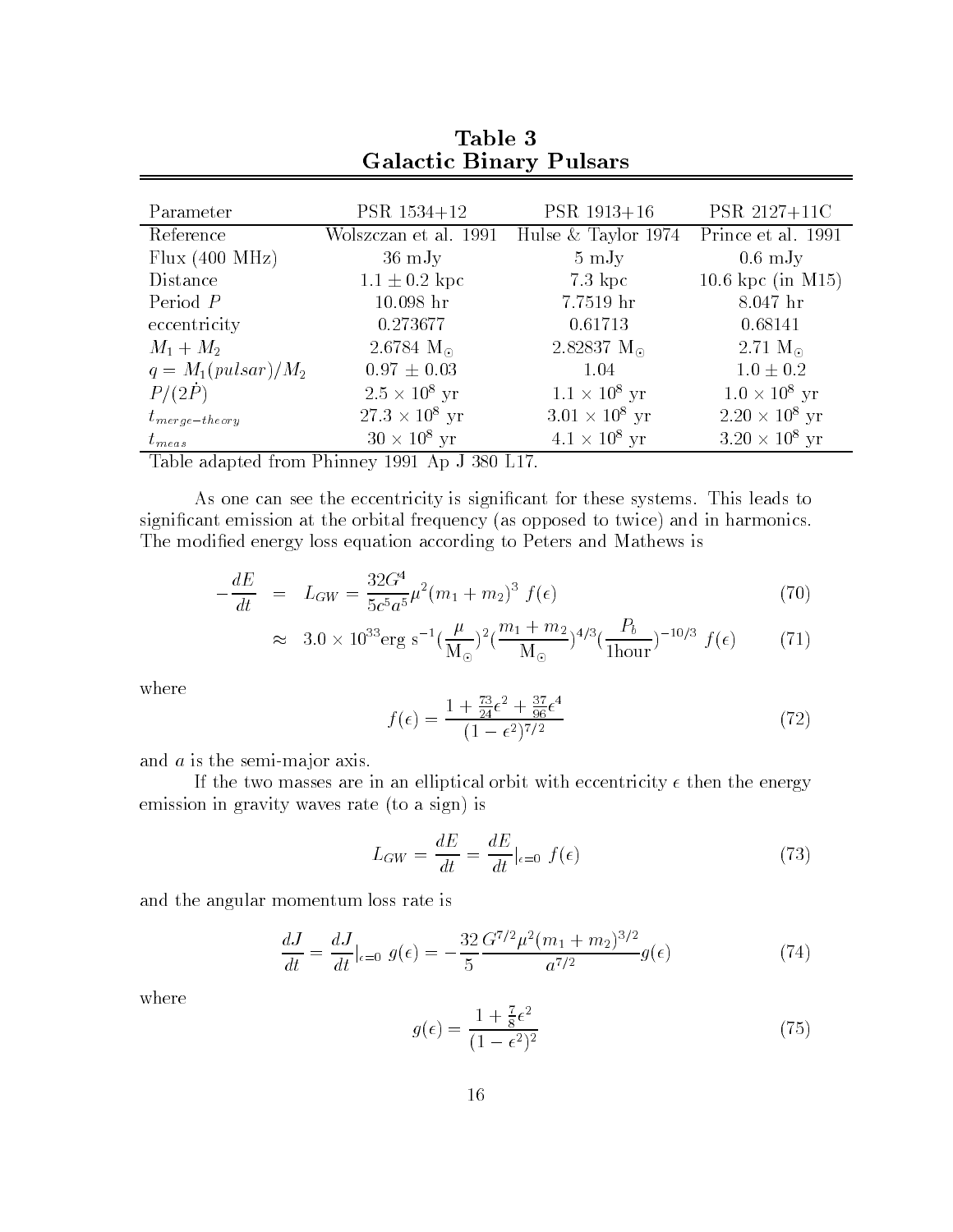where these are averaged over the orbit.

Using Kepler's laws we find

$$
\frac{1}{P_b} \frac{dP_b}{dt} = \frac{1}{P_b} \frac{dP_b}{dt}|_{\epsilon=0} f(\epsilon) = -\frac{96}{5} \frac{G^3 (m_1 + m_2)\mu}{c^5 a^4} f(\epsilon)
$$
(76)

For an elliptic orbit

$$
\epsilon^2 = 1 + \frac{2EJ^2}{G^2\mu^3(m_1 + m_2)^2} \tag{77}
$$

One can use this relationship to derive an equation for  $d\epsilon/dt$  and find that it is negative, so that gravitational radiation tends to circularize an elliptical orbit.

$$
\frac{d\epsilon}{dt} = -\frac{304}{15} \frac{G^3 \mu (m_1 + m_2)^2 \epsilon}{a^4 (1 - \epsilon^2)^{5/2}} \left(1 + \frac{121}{304} \epsilon^2\right)
$$
(78)

and the semi-major axis  $a$  decreases at the rate

$$
\frac{da}{dt} = \frac{dR}{dt}|_{\epsilon=0} f(\epsilon) = -\frac{64}{5} \frac{G^3 \mu (m_1 + m_2)^2}{a^3} f(\epsilon)
$$
\n(79)

In the Newtonian regime, if we orient the polarization axes along the ma jor and minor axes of the projection of the orbital plane, then the dimensionless strain is

$$
h_{+} = 2(1 + \cos^{2} i) \frac{\mu}{R} [\pi (m_{1} + m_{2}) f]^{2/3} \cos(2\pi \int \frac{df}{dt} dt \ t)
$$
 (80)

$$
h_{\times} = \pm 4\cos^2 i \frac{\mu}{R} [\pi (m_1 + m_2) f]^{2/3} \sin(2\pi \int \frac{df}{dt} dt \ t)
$$
 (81)

### 3.4Death Spiral

As the orbital pair loses energy through emitting gravitational waves the orbit becomes more circular, the ma jor axis decreases in size, and the orbital frequency increases. The binary pair will begin a gradual spiral towards each other. - The inward motion is slow at first but increases rapidly as the orbit gets smaller. AS the distance gets fairly small the rate gets large and results in a crescendo of gravitational radiation and a death spiral that ends in their coalescence. During the death spiral phase the gravitational radiation frequency will move higher and higher - rapidly in an up glissando. This is a reasonable term since one can easily calculate that the maximum frequency for a binary neutron star is about 1 kHz. It may be up to about 10 times that for optimal black holes.

Let us consider the steps leading up to the end. We will trust our results to the point that Newtonian gravitation is a reasonable approximation. We can use the circular orbit parameters.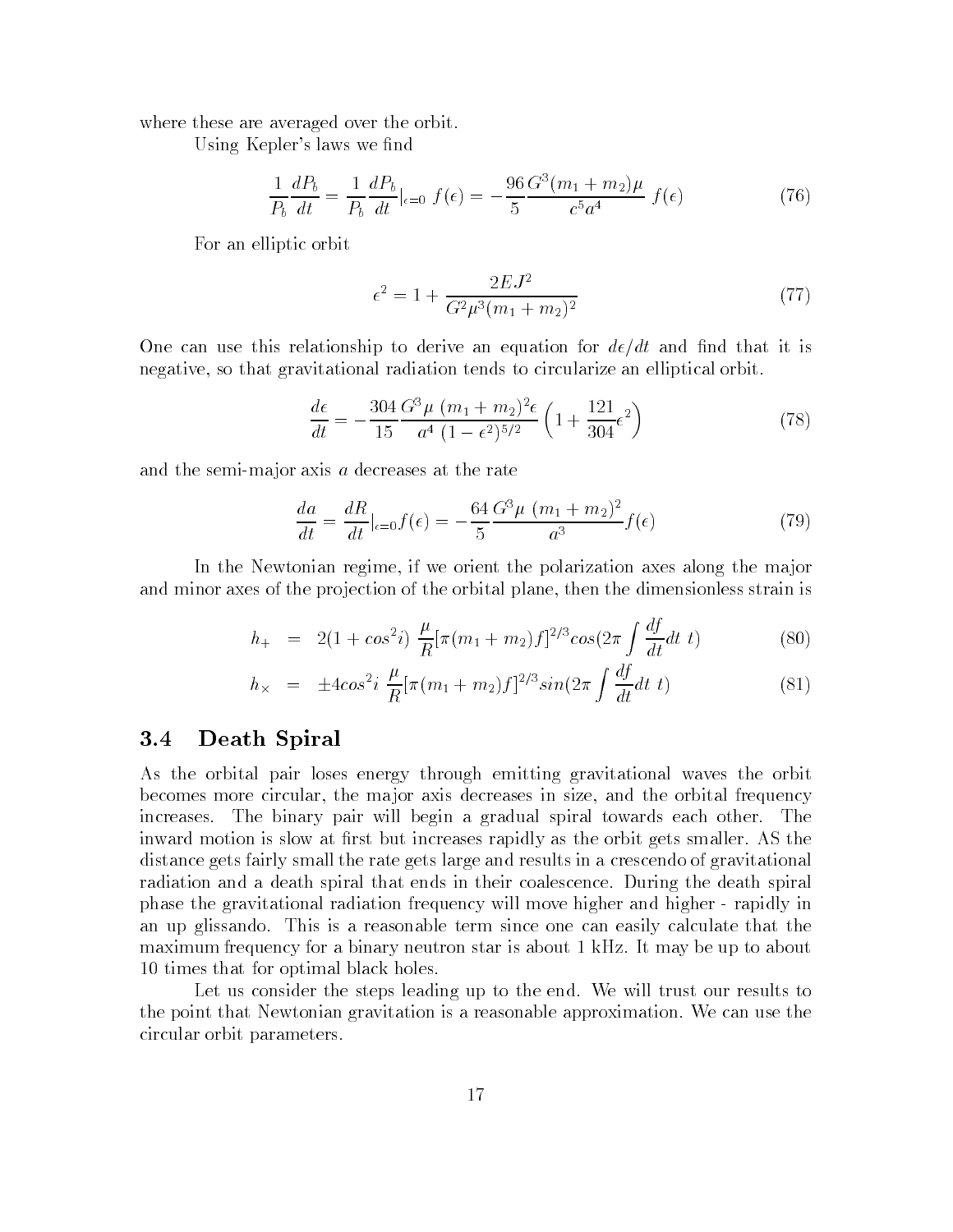One can integrate the rate of change of the orbit radius to find

$$
\frac{1}{4}(R^4 - R_0^4) = -\frac{64G}{5c^5}m_1m_2(m_1 + m_2)(t - t_0)
$$
\n(82)

where the  $t_0$  indicates the starting time of the calculation.

Earlier we derived a formula for the time remaining  $\Delta t_{R\rightarrow0}$  until the radius would go to zero, if the equations remained valid. The time remaining went as

$$
\Delta t_{R \to 0} = \frac{5}{256} \frac{c^5}{G^3} \frac{R_{now}^4}{(m_1 + m_2)^2 \mu} = \left[1 - \left(\frac{r}{r_0}\right)^4\right] \frac{r_0}{4} \frac{1}{\left[-dR/dt\right]_{t_0}}
$$
(83)

Thus it is clear that the system spends most of its time at the large distance and much less at small separations.

It is easy to show that the orbital frequency is

$$
f_{orbit} = \frac{\omega}{2\pi} = \frac{1}{P_b} = \frac{1}{2\pi} \left[ \frac{5}{256} \frac{c^5}{G^{5/3} \mu (m_1 + m_2)^{2/3}} \frac{1}{t_{R \to 0} - t} \right]^{3/8}
$$
(84)

where  $t_{R\to 0} = t_0 + \Delta t_{R\to 0}$ . The gravitational wave frequency will be twice  $f_{orbit}$ .

Consider two neutron stars with masses 1.4  $M_{\odot}$  orbiting at 100 km. The intial radiated power is about  $6 \times 10^{11}$  erg/s. The rate of decrease of the orbit radius is  $\|a\|_{t_0} \sim t \times 10^5 \text{cm/s} = 70 \text{km/s}$ . Clearly to get from 100 km to 20 km is going to take on the order of 1 second. The formula gives 0.36 seconds. Starting from 130 km separation would take about 1 second and 200 km would take about 6 seconds.

At 200 km the orbital frequency is about 50 Hz and the orbital velocity is about 0.1c. By 130 km these are up to 93 Hz and 0.13c and at 100 km this becomes 138 Hz and 0.289c. At 20 km the frequency is 1550 Hz and the orbital speed is 0.32c. Clearly a careful calculation will have to take into account special relativistic effects but our numbers should be accurate to better than  $1\%$  at 200 km and better than 10%. We would also have to take into account the spin-orbit coupling due to the frame-dragging of the rotating stars and orbit. This mostly causes a beat in the emitted radiation.

We can estimate the power radiated in gravitational waves in those last few moments.

$$
\Delta E = \frac{G}{2} m_1 m_2 \left[ \frac{1}{r_0} - \frac{1}{r} \right] \tag{85}
$$

where the factor of two comes from the gravitational energy splitting between gravitational wave and kinetic energy. With  $r_0 = 200$  km and  $r = 20$  km one has

$$
-\Delta E \simeq 10^{53} \text{ erg} \approx 0.04 \text{M}_{\odot} \tag{86}
$$

which means that about 1.5% of the rest mass was radiated. Most of this energy is released in the last states of the coalescence. An extra pulse will be emitted when the neutrons stars collide and the resulting neutron star or black hole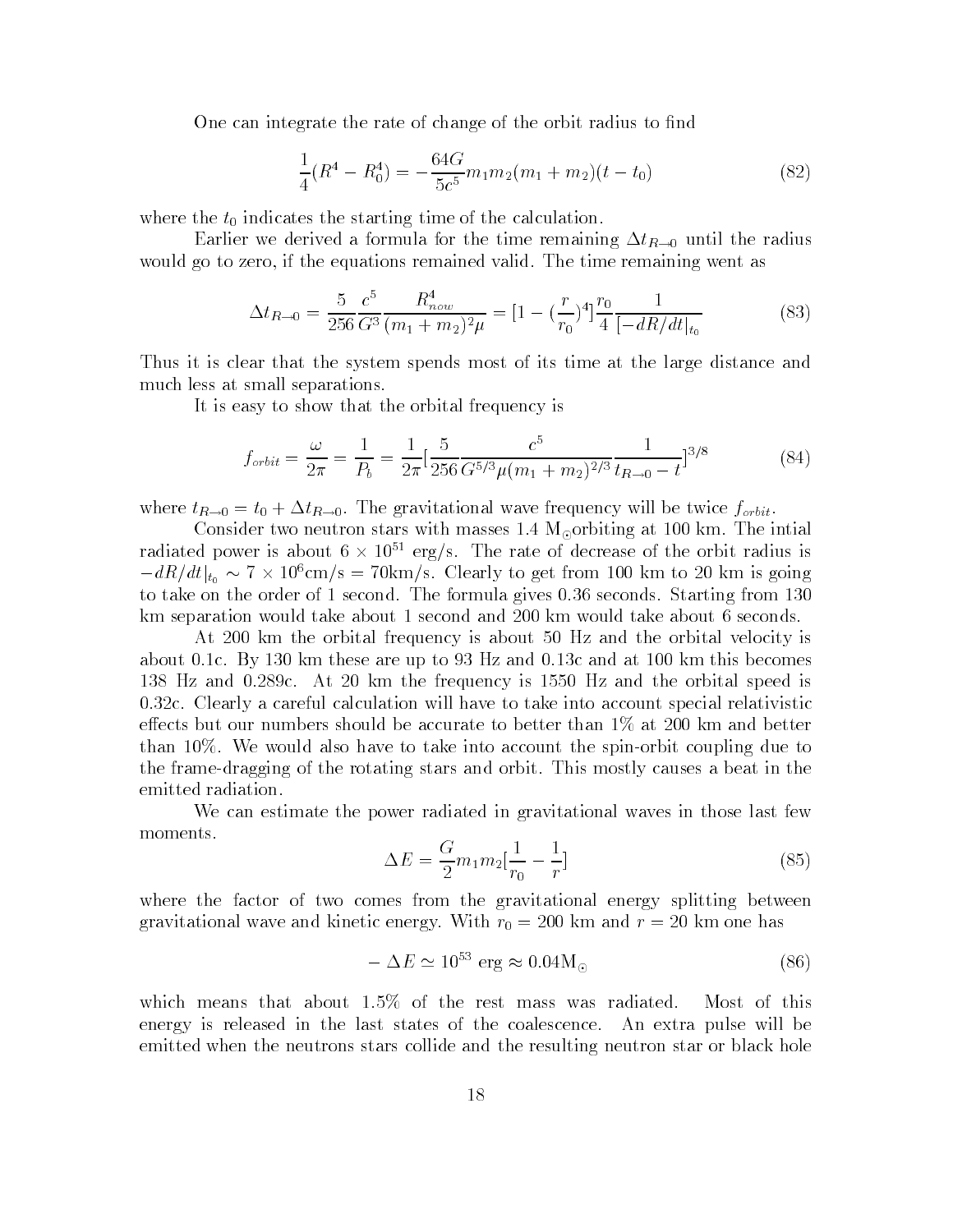oscillations/vibrations is likely to produce even more. We consider this in the next section.

In the May 1995 Scientic American article by Tvsi Piran that I handed out in class, the author claims that two neutron stars 700 km apart take 15 minutes before collision and and their orbital period shrinks from a fth of a second to a few milliseconds. Check these numbers and see what mass system one needs for this to be true and are these numbers consistent with the quoted parameters for the three know binary pulsars?

Now we move from periodic (or quasiperiodic) case to the burst case. Any system with a quadrupole whose third derivative is non-zero will radiate.

### 4.1Little hits very Big

For illustration we will first consider a small particle falling towards a very large mass. This is just so that we can neglect the motion of the large mass and its radiation. That should make the effects clearer to understand. In the next section we treat this in the fashion of reduced mass. The energy loss can be found by evaluating the quadrupole radiation loss formula and using the quadrupole matrix for a single mass at a distance  $z$  on the  $z$  axis we found for in the vibrating quadrupole section above.

$$
Q^{kl} = \begin{bmatrix} -\frac{1}{3}mz^2 & 0 & 0\\ 0 & -\frac{1}{3}mz^2 & 0\\ 0 & 0 & \frac{2}{3}mz^2 \end{bmatrix}
$$
 (87)

Hence,

$$
-\frac{dE}{dt} = \frac{G}{5c^5} \ddot{Q}^{kl} \ddot{Q}^{kl} = \frac{2Gm^2}{15c^5} (6\dot{z}\ddot{z} + 2z\ddot{z})^2
$$
 (88)

Now we need to evaluate the various derivatives of z. Here we consider the case that the small test mass  $m$  is falling from rest at a great distance (i.e. infinity) as a result of gravitational attraction to the large stationary mass  $M$ . Later you can consider how to treat a more general case of interactions. Conservation of energy gives

$$
\frac{1}{2}m\dot{z}^2 = \frac{GmM}{|z|}\tag{89}
$$

and Newtonian law of universal interaction and the equivalence principle gives

$$
\ddot{z} = \frac{GM}{z^2} \tag{90}
$$

Taking the derivative with respect to time

$$
\ddot{z} = -\frac{2GM}{z^3}\dot{z} = -\frac{2GM}{|z|^{7/2}}(2GM)^{1/2} \tag{91}
$$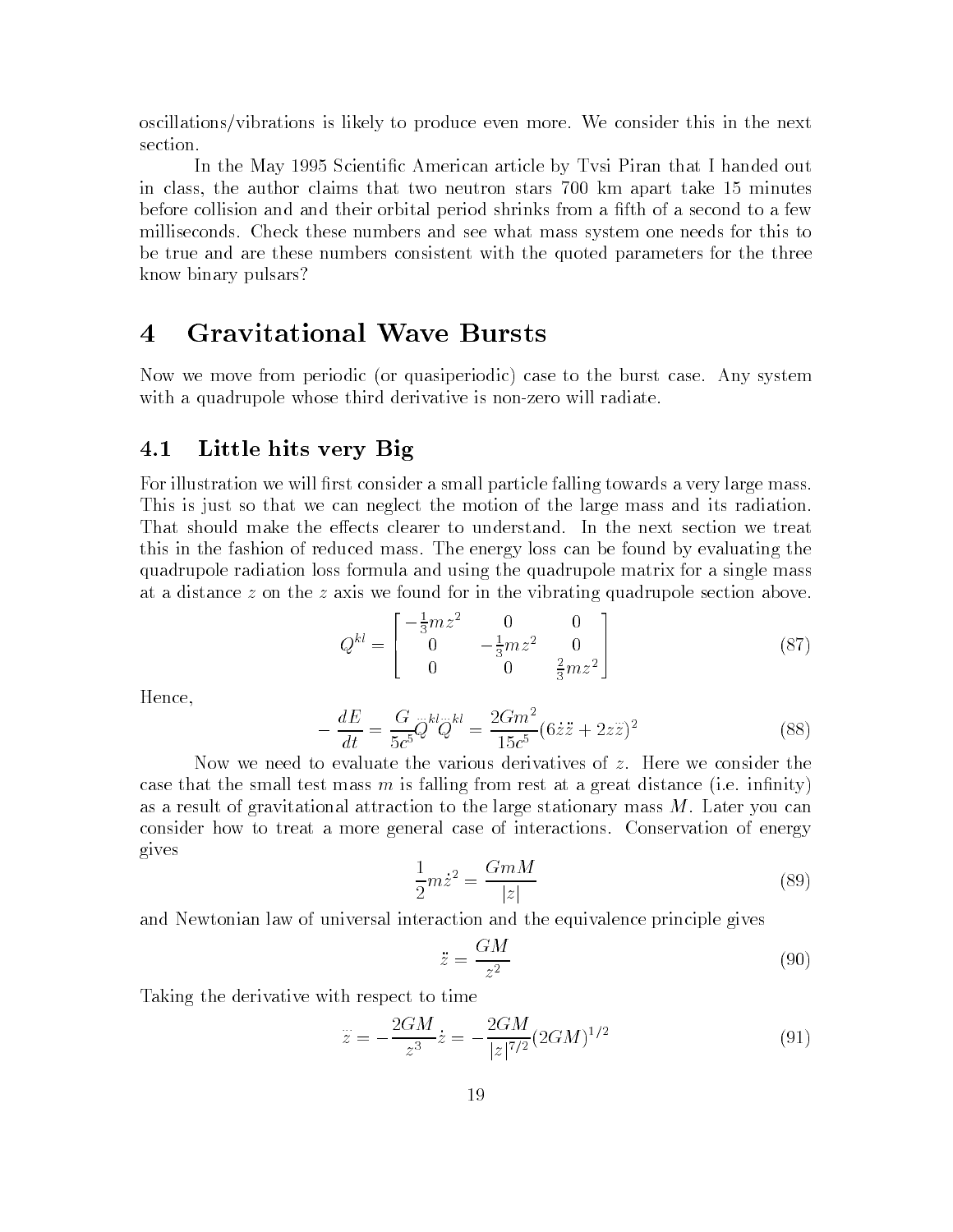Now we can estimate the energy loss by integrating  $dE$  along the particle tra jectory.

$$
\Delta E = -\int_{\infty}^{R} \frac{1}{|z|^{9/2}} 2Gm^2 15c^5 (2GM)^{5/2} dz = -\frac{1}{R^{7/2}} \frac{4Gm^2}{105c^5} (2GM)^{5/2}
$$
(92)

Clearly the closer the test particle gets the more radiation energy it emits. The question is where to cut off? Clearly, the Schwarzschild radius of the large mass is a hard cut off since none of the gravitational waves would escape.

$$
\Delta E_{max} = -\frac{2}{105}mc^2(\frac{m}{M}) \cong -0.019mc^2(\frac{m}{M})
$$
\n(93)

In the next section we will see that this may be as much as roughly a factor of two over more detailed calculations but does neglect the radiation from the oscillations of the system as the masses coalesce.

This is a moderately efficient gravitational wave generator. Consider a one solar mass object falling into a 10  $M_{\odot}$  black hole.

$$
\epsilon = \frac{\Delta E}{mc^2} = 0.019(\frac{m}{M}) = 0.002\tag{94}
$$

In the next section we handle the reduced mass case and get essentially same answer.

### 4.2Collision of Two Ob jects

Consider two point masses  $m_1$  and  $m_2$  falling towards each other under the influence of gravity from rest at infinity. For this case we will assume that the collision is head on and that they move on the x axis. The center of mass is  $x = 0$ .

$$
m_1 x_1 = -m_2 x_2 = \mu x \tag{95}
$$

where

$$
x \equiv x_1 - x_2, \qquad \mu \equiv \frac{m_1 m_2}{M}, \qquad M = m_1 + m_2 \tag{96}
$$

Since

$$
m_1 x_1^2 + m_2 x_2^2 = \mu x^2, \tag{97}
$$

$$
Q_{xx} = \frac{2}{3}\mu x^2, \qquad Q_{yy} = Q_{zz} = -\frac{1}{3}\mu x^2 \tag{98}
$$

The equation of motion is

$$
\ddot{x} = -\frac{GM}{x^2} \tag{99}
$$

and

$$
\frac{x^2}{2} = \frac{GM}{x},\tag{100}
$$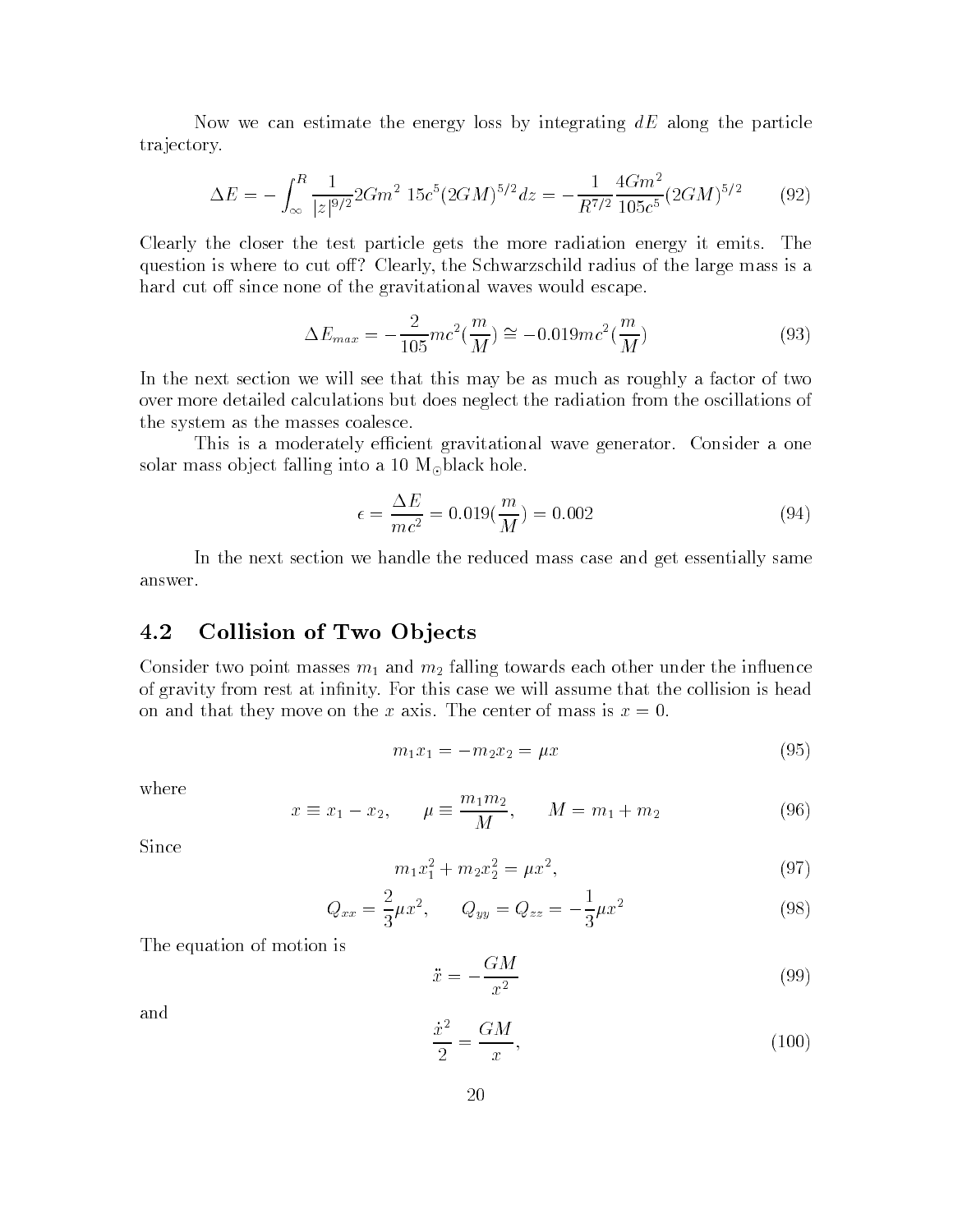yielding

$$
\ddot{Q}_{xx} = -\frac{4}{3} G \mu M \frac{\dot{x}}{x^2}.
$$
\n(101)

Using the formula for radiated power

$$
-\frac{dE}{dt} = \frac{G}{5c^5} \left\langle \bar{Q}_{xx}^2 + \bar{Q}_{yy}^2 + \bar{Q}_{zz}^2 \right\rangle = \frac{8}{15} \frac{G}{c^5} \mu^2 M^2 \left\langle \frac{\dot{x}^2}{x^4} \right\rangle. \tag{102}
$$

This integral will diverge as  $x \rightarrow 0$ . However, we know that this non-relativistic treatment will fail as we get to the Schwarzschild radius as the gravitational radiation will not escape. If we cut the integral off at  $x_{min} = 2GM/c^2$ 

$$
\Delta E = \frac{2}{105} \frac{\mu^2 c^2}{M}.
$$
\n(103)

Now we should expect that this is an overestimate as the closer one gets to the Schwarzschild radius the less gravitational wave energy escapes but we also ignored other relativistic effects. The fall of a test particle into Schwarzschild black hole of mass M gives

$$
\Delta E = 0.0104 \frac{\mu^2 c^2}{M}.
$$
\n(104)

This is roughly half of our semi-classical approach. Epply and Smart have calculated the radiation form the head-on collision of two equal-mass Schwarzschild black holes to find

$$
\Delta E = 0.001 M c^2 \tag{105}
$$

however, there is uncertainty which is at the level of a factor of 2 so it might be in reasonable agreement with the formula above. We can presume that there is more radiation if the collision is not head-on or if there is signicant angular momentum in the system.

How would you do this calculation for two particles colliding if in addition to the gravitational attraction, they had signicant peculiar velocity? For example, gravitational bremsstrahlung between an electron and proton or two protons in a hot plasma.

The frequency spectrum from a burst of gravitational waves will clearly not be periodic or quasiperiodic. Instead it will be much like EM bremsstrahlung radiation. Modes will be excited from low frequencies right on up to the inverse of the fastest

$$
\Delta E = \int \frac{dE}{dt} dt = \frac{G}{5c^5} \int \ddot{Q}^{kl} \ddot{Q}^{kl} dt \qquad (106)
$$

The total energy radiated during the collision is

$$
\Delta E = \int \frac{dE}{dt} dt = \frac{G}{5c^5} \int_{-\infty}^{\infty} \ddot{Q}^{kl} \ddot{Q}^{kl} dt \qquad (107)
$$

$$
= \frac{1}{10\pi} \frac{G}{c^5} \int_{-\infty}^{\infty} dt \int_{-\infty}^{\infty} d\omega \int_{-\infty}^{\infty} d\omega' \tilde{Q}^{kl}(\omega) \tilde{Q}^{kl}(\omega') e^{i(\omega - \omega')t} \tag{108}
$$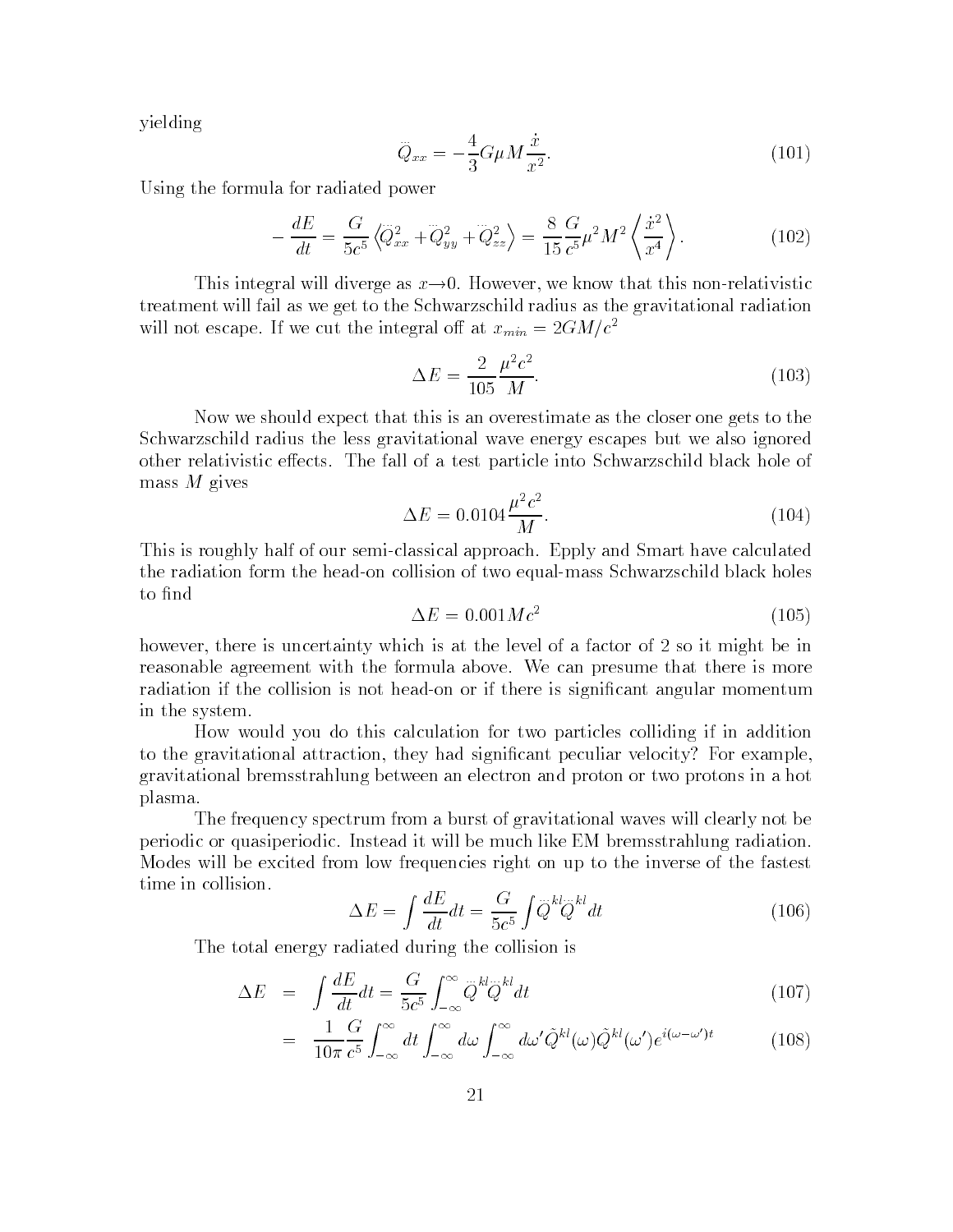where  $Q^{kl}(\omega)$  is the fourier transform of  $\overline{Q}^{kl}$ :  $Q^{\cdots}$ :

$$
\tilde{Q}^{kl}(\omega) = \frac{1}{\sqrt{2\pi}} \int_{-\infty}^{\infty} \tilde{Q}^{kl} e^{i\omega t} dt, \text{ and } \tilde{Q}^{kl} = \frac{1}{\sqrt{2\pi}} \int_{-\infty}^{\infty} \tilde{Q}^{kl}(\omega) e^{-i\omega t} dt,
$$
 (109)

Parseval's theorem gives

$$
\frac{dE}{d\omega} = \frac{2}{5} \frac{G}{c^5} |\tilde{Q}^{kl}(\omega)|^2 \tag{110}
$$

For this case of two particles coming together under the influence of gravity in the low frequency regime

$$
\frac{dE}{d\omega} \to \frac{2^{11/3}, \left(\frac{1}{3}\right)^2}{5\pi 3^{7/3}} \frac{G}{c^5} \left(GM\omega\right)^{4/3} \mu^2 \text{ as } \omega \to 0 \tag{111}
$$

The high frequency cut off corresponds to the time scale at the Schwarzschild horizon. The figure handed out in class shows a representative spectrum of this type.

### 4.3GW from Non-Spherical Collapse

One promising source of gravitational radiation is the non-spherical collapse of stellar cores (e.g. supernova). Detailed calculations are clearly very complicated. We consider a highly idealized symmetric case to get an order of magnitude estimate of the effect. Consider the Newtonian collapse of a homogeneous spheroid or ellipsoid.

$$
-\frac{dE}{dt} = \frac{2}{375} \frac{GM^2}{c^5} \left\langle (\vec{a}^2 - \vec{c}^2)^2 \right\rangle
$$
 (112)

where  $a$  and  $c$  are the major and minor semi-axes. This collapsing configuration will give out radiation in proportion to the fourth power of the angular momentum.

$$
\Delta E \sim (\frac{J}{GM^2/c})^4 Mc^2 \tag{113}
$$

so with a lot of angular momentum the efficiency can be significant.

Estimate the efficiency  $\epsilon = \Delta E/Mc^2$  in the formation of a remnant with the angular momentum of the Crab pulsar  $J \approx Z \times 10^{47}$  erg s  $^{-}$ and for the pulsar PSR  $1931 + 214$  with  $J \sim 4 \times 10^{-4}$  erg s  $^{-1}$ .

### $\overline{5}$ **Chaotic Gravitational Waves**

The first set of chaotic gravitational waves that we encountered were the potential Cosmic Gravity Wave Thermal Background which you estimated would have an effective temperature of about  $0.9$  K. In a moment we will see how this could have come about; however, we should first consider how these might have been erased (stretched to very long wavelengths) and replaced by a new chaotic field by cosmic inflation.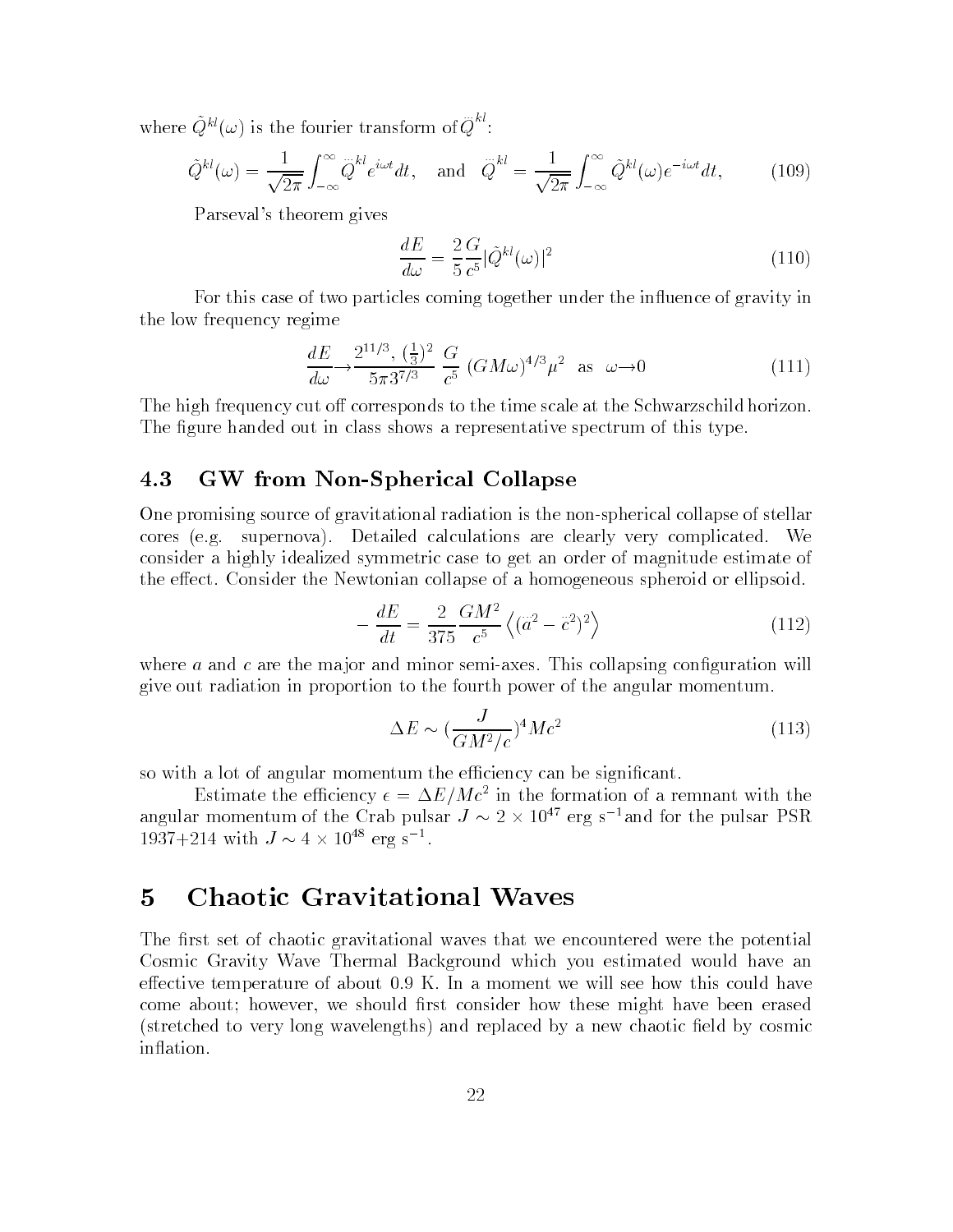### 5.1Gravitons from In
ation

We saw in a previous lecture that inflation, in addition to producing density (scalar) fluctuations, would produce a random, chaotic field of gravitational (tensor) fluctuations. While these are outside the event (particle) horizon they are essentially frozen fluctuations in curvature

$$
\delta \ln(a) = \frac{\delta \rho}{\rho + P} \tag{114}
$$

which Bardeen showed was a gauge invariant quantity. To first order we expect that these curvature fluctuations will be produced with roughly equal amplitude and thus potential 
uctuations with dimensionless strain of order

$$
(A_{\oplus,\otimes})_k = (h_{+,\times})_k \approx \frac{2}{\sqrt{\pi}} \frac{H_{inflation}}{M_{Planck}}
$$
\n(115)

These fluctuations started their existence as part of the universe's wave function and as individual gravitons.

Once the universe is sufficiently old these curvature fluctuations were free to propagate as gravitational waves. That happens when a given graviton mode reenters the horizon and the tensor metric fluctuations then propagate as gravitons. They also begin to redshift away due to the expansion of the universe.

The energy density of a chaotic field of gravitational waves has an energy density

$$
\rho_{graviton} = \langle \dot{A}_{\oplus}^2 + \dot{A}_{\otimes}^2 \rangle = \frac{\dot{h}_{+}^2 + \dot{h}_{\times}^2}{16\pi G} \tag{116}
$$

or in power spectrum

$$
\rho_{graviton} = \frac{1}{16\pi G} \int [(h_{+})_{k}^{2} + (h_{\times})_{k}^{2}] k dk. \tag{117}
$$

This leads us to the estimate of energy density power spectrum

$$
k \frac{d\rho_{graviton}}{dk} = \frac{k^2[(h_+)_k^2 + (h_\times)_k^2]}{16\pi G} \tag{118}
$$

Thus for the radiation-dominated phase of the universe the change in the energy density at each wavelength is proportional to  $a^{-1}$ . .....argument of why as energy per mode/wavelength is originally  $\omega^2 A^2$  and it is redshifted away for a longer time inversely proportional to  $\omega$ , one finds that for modes entering the horizon during radiation dominated phase all have equal energy density per mode (logarithmic interval) in  $\lambda$  .... Thus there is over the range of wavelengths  $10^{10}$ to $10^{26}$  cm an essentially flat energy density or a dimensionless strain falling as  $\propto$   $\omega$  =  $\propto$   $\lambda$  . For longer wavelengths the mode entered during the matter-dominated phase and the energy density rises proportional to  $\lambda$  until one reaches the horizon. thus the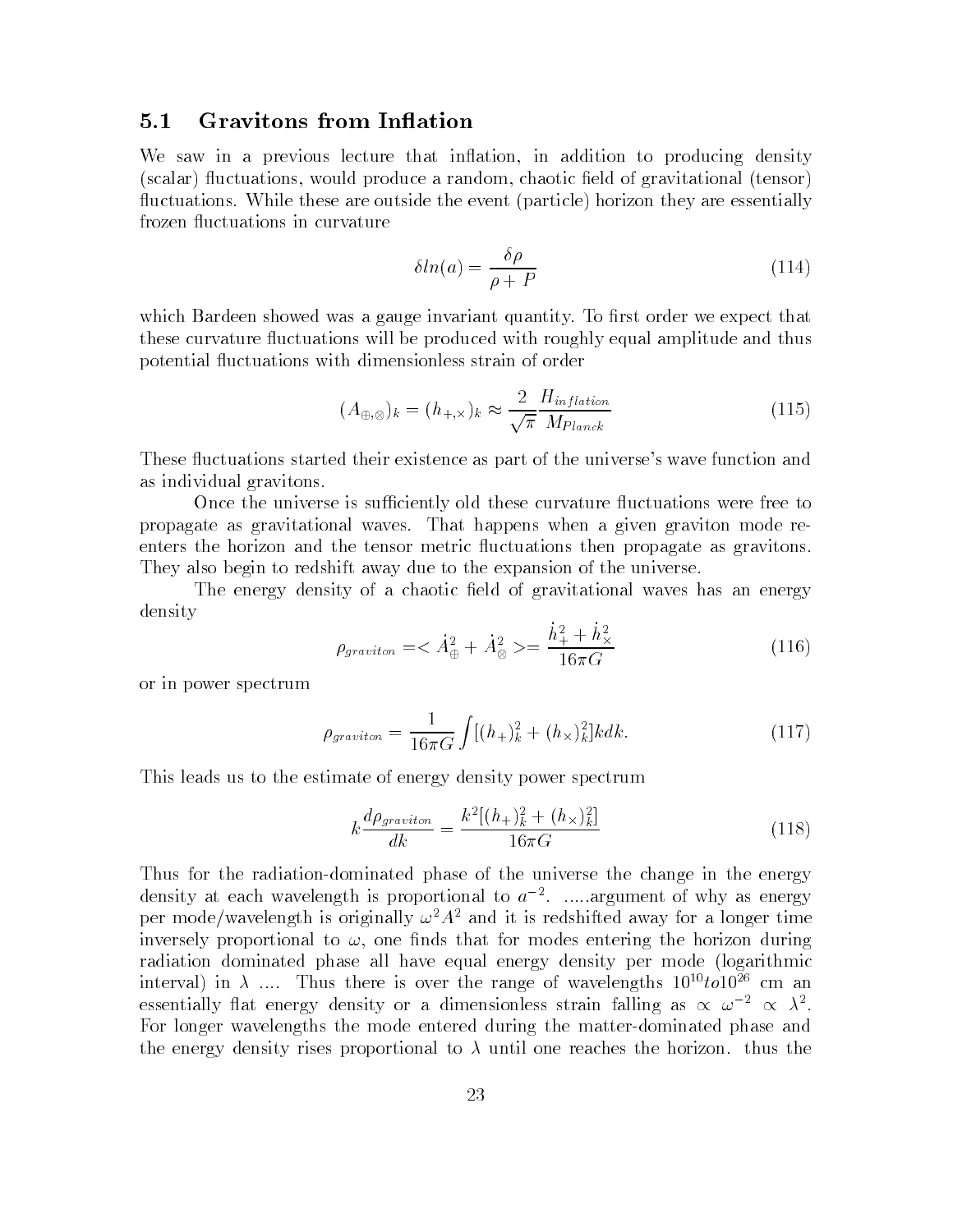dimensionless strain grows proportional to the wavelength  $\propto \omega^{-1} \propto \lambda$ . Outside the horizon the dimensionless strain is (constant) equal to the value set by the expansion rate of inflation divided by the Planck mass (to the factor  $2/\sqrt{\pi}$ . See Figure xx. for an example of the gravitational wave spectrum expected for a sample model of in
ation.

We can estimate the present (after expansion) strain of inflation epoch gravitational waves as a function of wavelength

$$
h_0 \sim \Omega_\gamma^{1/2} \frac{\lambda_0 H_0}{c} \left(\frac{H_{inf}}{m_{pl}c^2}\right)^2 \tag{119}
$$

Thus a detector operating at a wavelength of  $\lambda_0 = 10^3$  km,  $H_0 \lambda_0/c \sim 10^{-20}$ . The density in radiation  $\Omega_{\gamma} \sim 10^{-5}$ , so  $n_0 \sim 10^{-5}$  ( $H_{inf}/m_{pl}c^{-}$ ).

### 5.2Gravitational Waves from Thermal Collisions

We know that gravitational radiation is only emitted when particles actually undergo accelerations. In thermal plasmas, which are common in astrophysics and cosmology, there are thermal collisions - usually coloumb and elastic scattering - frequently. The energy per unit frequency interval emitted as gravitational waves in a collision of particles is

$$
\frac{dE}{d\omega} = \frac{G}{2\pi} \sum_{in,out} (-1)^{in/out} m_n m_n \frac{1 + \beta_{nm}^2}{(1 - \beta_{nm}^2)^{1/2}} ln(\frac{1 + \beta_{nm}}{1 - \beta_{nm}})
$$
(120)

where  $\mu_{\rm{BH}}$  is the relative velocity between particles n and m. For non-relativistic non-relativistic  $\sim$ two-body scattering this reduces to

$$
\frac{dE}{d\omega} = \frac{8G}{5\pi} \mu^2 v^4 \sin^2\theta \tag{121}
$$

where  $\mu$  is the usual reduced mass, v is the relative velocity, and  $\theta$  is the scattering angle in the center-of-mass frame.

The gravitational radiation produced by the collisions in a plasma or gas can be obtained by summing the radiated energies per collision, provided the collisions are incoherent (i.e. there is more time between collisions than it takes to radiate so that they do not interfere with each other coherently). This condition is that that we are considering radiation with the constant  $\mathcal{C}$  is the collision frequency per collision frequency per collision frequency per collision frequency per collision frequency per collision frequency per collision freq particle. In the incoherent regime

$$
\frac{dE}{d\omega} = \frac{8G}{5\pi} \sum_{a,b} \mu_{ab}^2 n_a n_b \left\langle v_{ab}^2 \int \frac{d\sigma_{ab}}{d\Omega} \sin^2 \theta \ d\Omega \right\rangle \tag{122}
$$

where  $\alpha$  are the number density of the number density of particles of type at and  $\alpha$  , and  $\alpha$ , and  $\alpha$ the center-of-mass-system differential scattering cross-section. The sum runs over all paris of particles and the average is taken over all collisions.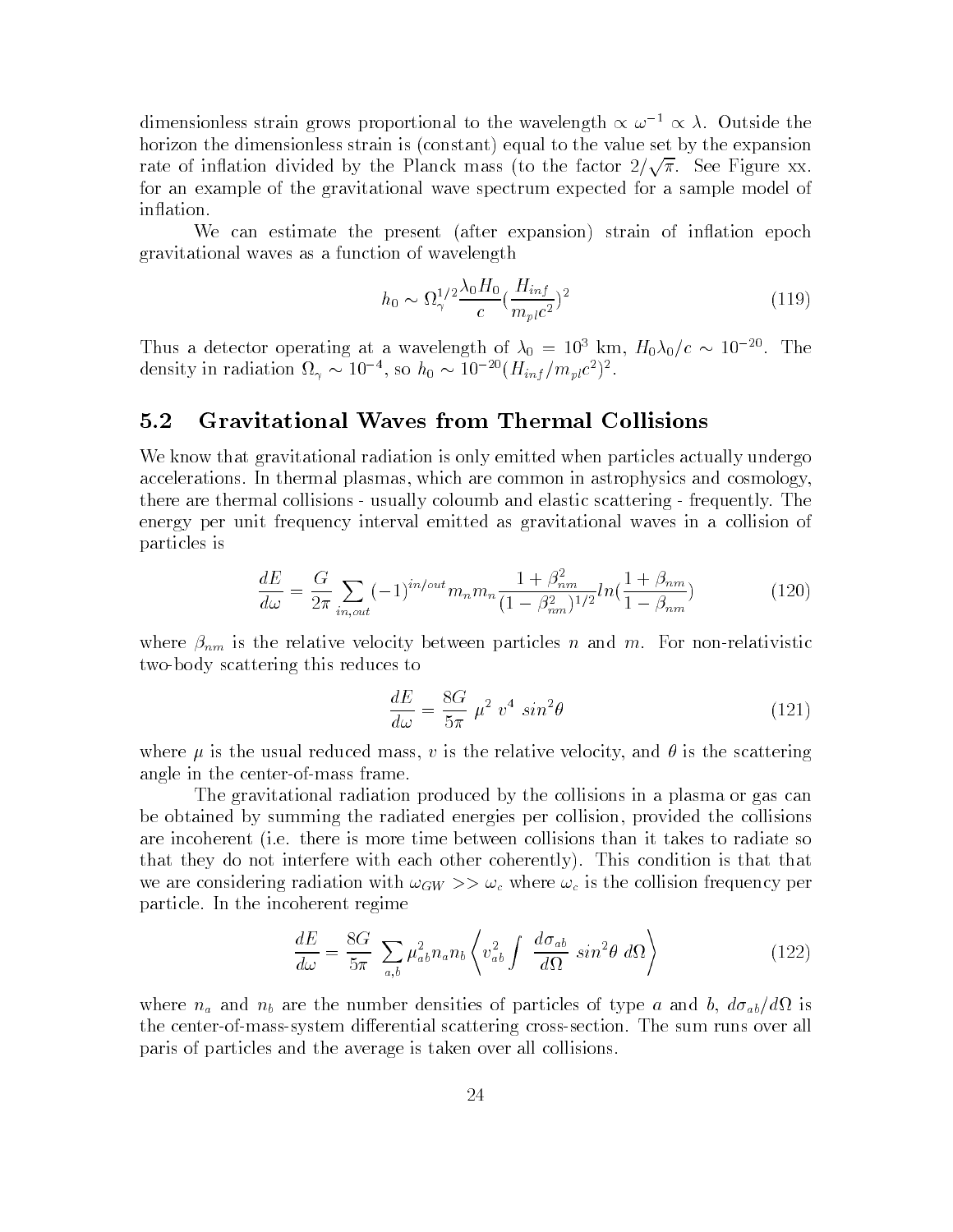#### $5.2.1$ GW from a Plasma

As an example we calculate the gravitational radiation emitted by Coulomb scattering in a plasma. The Rutherford scattering we can retcross-section is

$$
\frac{d\sigma_{ab}}{d\Omega} = \frac{q_a^2 q_b^2}{4v_{ab}^4 \mu_{ab}^2 \sin^4(\theta/2)}
$$
(123)

The integral over  $\theta$  must be cut off at a minimum angle determined by the Debye screening of the Coulomb force at large impact parameters;

$$
\int \frac{d\sigma_{ab}}{d\Omega} \sin^2 \theta \ d\Omega = \frac{4\pi q_a^2 q_b^2 \ln(1/\theta_{min})}{v_{ab}^4 \mu_{ab}^2} \tag{124}
$$

To average over collisions we must now power in the must not power is as one power is left. For a Maxwell-Formal  $\mu$ Boltzmann distribution

$$
\langle v_{ab}\rangle = 2\left(\frac{2k}{\pi \mu_{ab}}\right)^{1/2} \tag{125}
$$

Typically  $ln(1/\theta_{min}) \sim 10$ . For a plasma of completely ionized hydrogen we must take into account electron-proton and electron-electron collisions. (Why don't we worry about proton-proton and electron-helium plus proton-helium collisions?)

$$
\frac{dP}{d\omega} = \frac{64Gn_e^2e^4}{5c^5} \left(\frac{2kT}{\pi\mu_{ab}}\right)^{1/2} \left(1+\sqrt{2}\right) \ln(1/\theta_{min})\tag{126}
$$

The electron collision frequency can be estimated as

$$
\omega_c \approx \frac{e^4 n_e < v >}{(k)^2} \approx \frac{e^4 n_e}{(k)^{3/2} m_e^{1/2}}.\tag{127}
$$

## 5.2.2 GW from the Sun & Stars

Now let us apply this to the hydrogen plasma in the solar or a stellar core. Within a volume of roughly  $2 \times 10^{31}$  cc this plasma has  $T \simeq 10^{11}$  K,  $n_e \simeq 3 \times 10^{23}$  cc, and  $m(1/\sigma_{min}) \sim 4$ . The collision frequency is roughly 10<sup>-5</sup> s <sup>-</sup>, which is three orders of magnitude less than the thermal frequency  $\omega_{thermal}$  = kT+h  $\approx$  10<sup>--</sup> s<sup>--</sup>, so that an estimate of the total power produced in gravitational radiation can be found by multiplying by  $VkT/\hbar$ . This gives about 10<sup>8</sup> watts or 100 megawatts.

### 5.2.3 GW from the Early Universe Plasma

We could do this same calculation for the early universe. What would be power in gravitational radiation produced by thermal collisions of the plasma at the time of nucleosynthesis? (Take a time of 1 sec and  $kT = 1$  MeV.) We neglected photons in the plasma calculation above, should we take them into account here? How far back do we have to go in the universe before there is good thermal interaction between the gravitons and other constituents of the universe?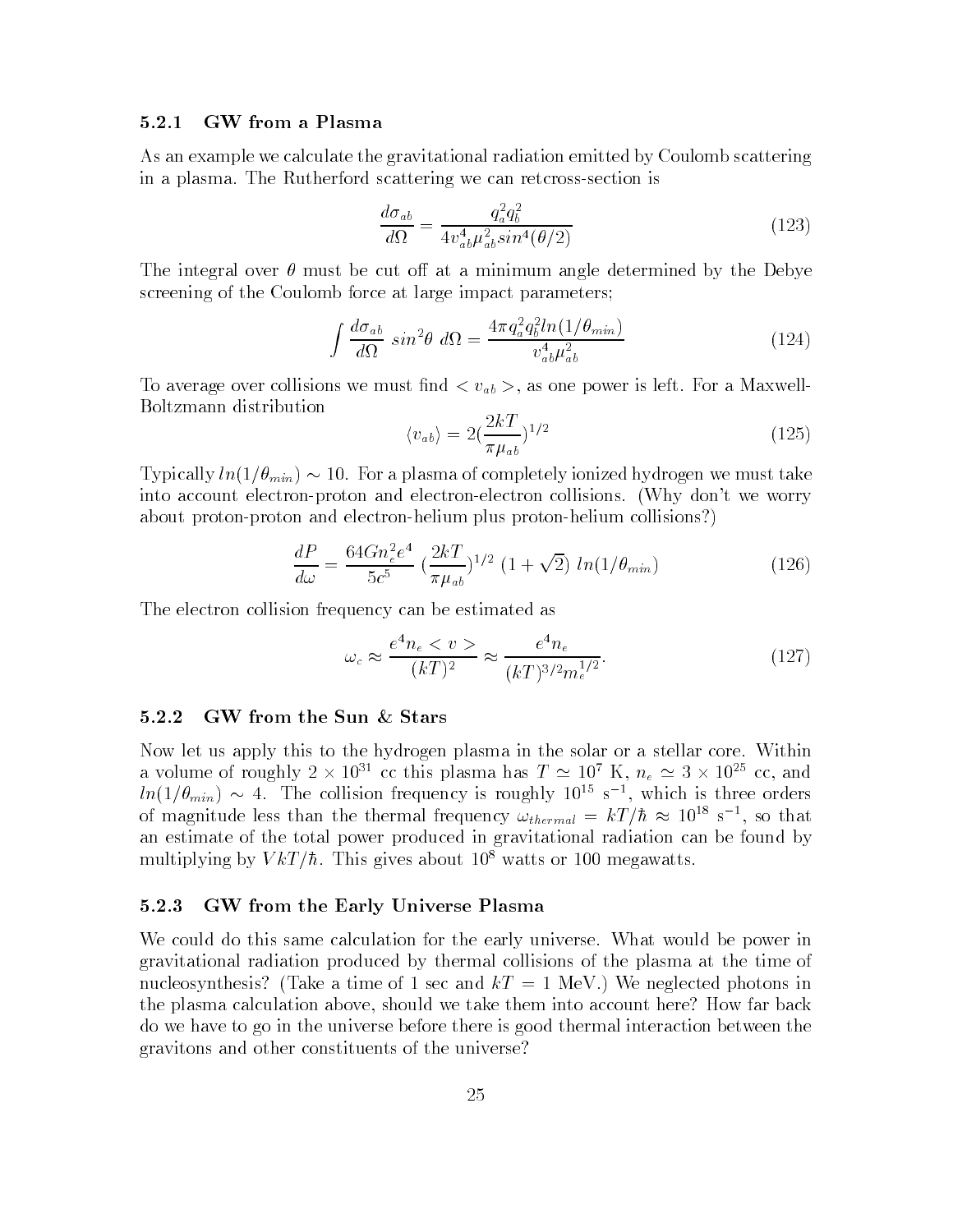#### 5.2.4 5.2.4 GW from the ElectroWeak Phase Transition

Extra gravitational radiation could be produced during the ElectroWeak Phase Transition (as well as other phase transitions) over the simple plasma conditions due to the traveling domain wall of the phase transition as well as their collisions with each other. ...

### 5.2.5 GW from Cosmic Strings

Due to the high tension equal to the mass per unit length  $\mu$  in cosmic strings, they both try to straighten out at the speed of light as well as have oscillations and traveling waves. These lead to the copious production of gravity waves by strings.

We can make a rough order of magnitude estimate of the gravitational radiation from cosmic strings. Most radiation will come from oscillating loops which are formed when a string crosses itself. A loop naturally forms. Loops surviving to epoch given by time t in the radiation era will have a typical size  $l \sim G\mu t$  and will produce gravitational waves of frequency  $\omega \sim 1/l$  and energy density

$$
\rho_{GW-s} = (\dot{M}t)n(l) \simeq \mu \ln(l) \tag{128}
$$

where  $n(l)$  is the density of loops larger than l. During the radiation dominated era

$$
n(l) \sim t^{-3/2} l^{-3/2} \tag{129}
$$

and thus

$$
\rho_{GW-s} \simeq \frac{(G\mu)^{1/2}}{Gt^2} \tag{130}
$$

Since the energy density in relativistic radiations scales as  $a^{-4} \propto t^{-2}$  and is essentially the critical density during the radiation dominated error, we have  $\rho_{\gamma} \approx 1/(30GeV)$ ,

$$
\Omega_{GW-s} \simeq 30(G\mu)^{1/2}\Omega_{\gamma} = 6 \times 10^{-7} h^{-2} (G\mu/10^{-6})^{1/2}
$$
 (131)

A more precise calculation (Brandenberger et al. 1986) gives a slightly lower estimate

$$
\Omega_{GW-s} = 4 \times 10^{-8} h^{-2} \Omega_0^{-1} (G\mu/10^{-6})^{1/2}
$$
\n(132)

Calculate the limit that is set by precision pulsar timing, on the energy density of gravity waves with frequencies of  $1/4$  yr  $\lceil$ . Five kpc away is PSR 1937+21 discovered by Don Backer which has had a steady 1.6 ms pulse for four years. The time between the main pulse and an interpulse is given as 744.9 plus or minus 1.3 microseconds over those four years. It is part of a group of pulsars whose relative timing is good to about 3 microseconds. Does this come close to the expected signal from GUT cosmic strings? Do more years of observation help?

Hint: Calculate the strain needed to change the timing by 1 microsecond (distance = 5 kpc). Next calculate the energy density for gravitational waves with wave length of 4 light years and compare that the compare get rewards.